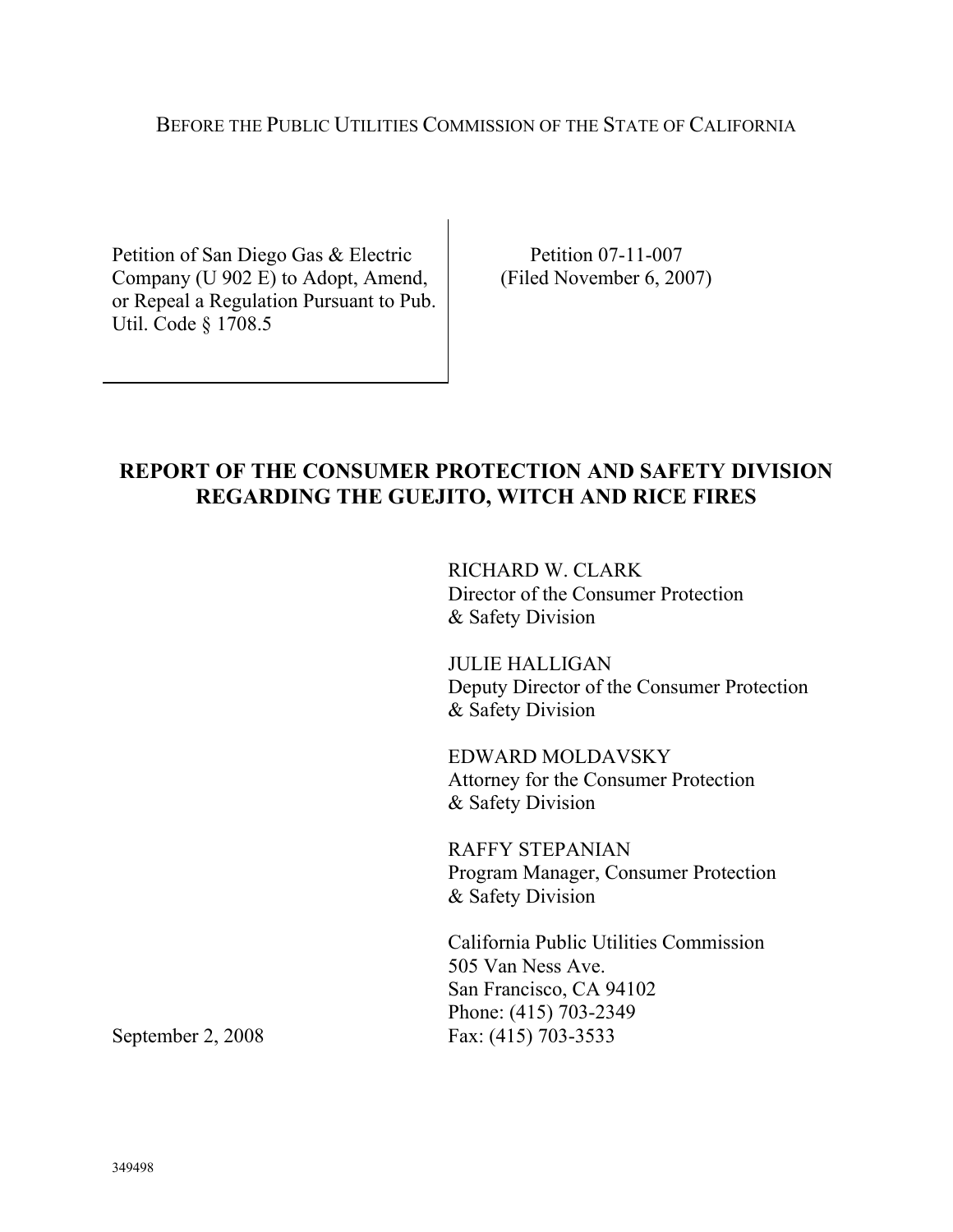#### BEFORE THE PUBLIC UTILITIES COMMISSION OF THE STATE OF CALIFORNIA

Petition of San Diego Gas & Electric Company (U 902 E) to Adopt, Amend, or Repeal a Regulation Pursuant to Pub. Util. Code § 1708.5

Petition 07-11-007 (Filed November 6, 2007)

## **REPORT OF THE CONSUMER PROTECTION AND SAFETY DIVISION REGARDING THE GUEJITO, WITCH AND RICE FIRES**

*Pursuant to the Decision Denying Petition for Rulemaking, dated May 29, 2008 (D.08-05-030), the Consumer Protection and Safety Division (CPSD) hereby submits its reports regarding the October 2007 wildfires. The investigation reports are attached hereto.* 

#### **I. INTRODUCTION**

 Towards the end of October 2007, several severe wildfires swept through Southern California. Massive evacuations, road closures and power outages impacted many Californians; as thousands of firefighters bravely fought the flames. People died as a result of these fires, and thousands of families lost their homes. In the wake of these devastating fires, the state of California was faced with two important questions:

- 1) What caused these fires?
- 2) What can we do to protect Californians from future fires?

### **II. THE CONSUMER PROTECTION AND SAFETY DIVISION'S INVESTIGATION**

Three of the fires in San Diego Gas & Electric's (SDG&E) territory were linked to power lines. These were the Guejito, Witch and Rice fires. The California Public Utilities Commission's (CPUC) Consumer Protection and Safety Division (CPSD) investigated these fires to determine whether any utility facilities linked to the fires were in violation of the CPUC's regulations.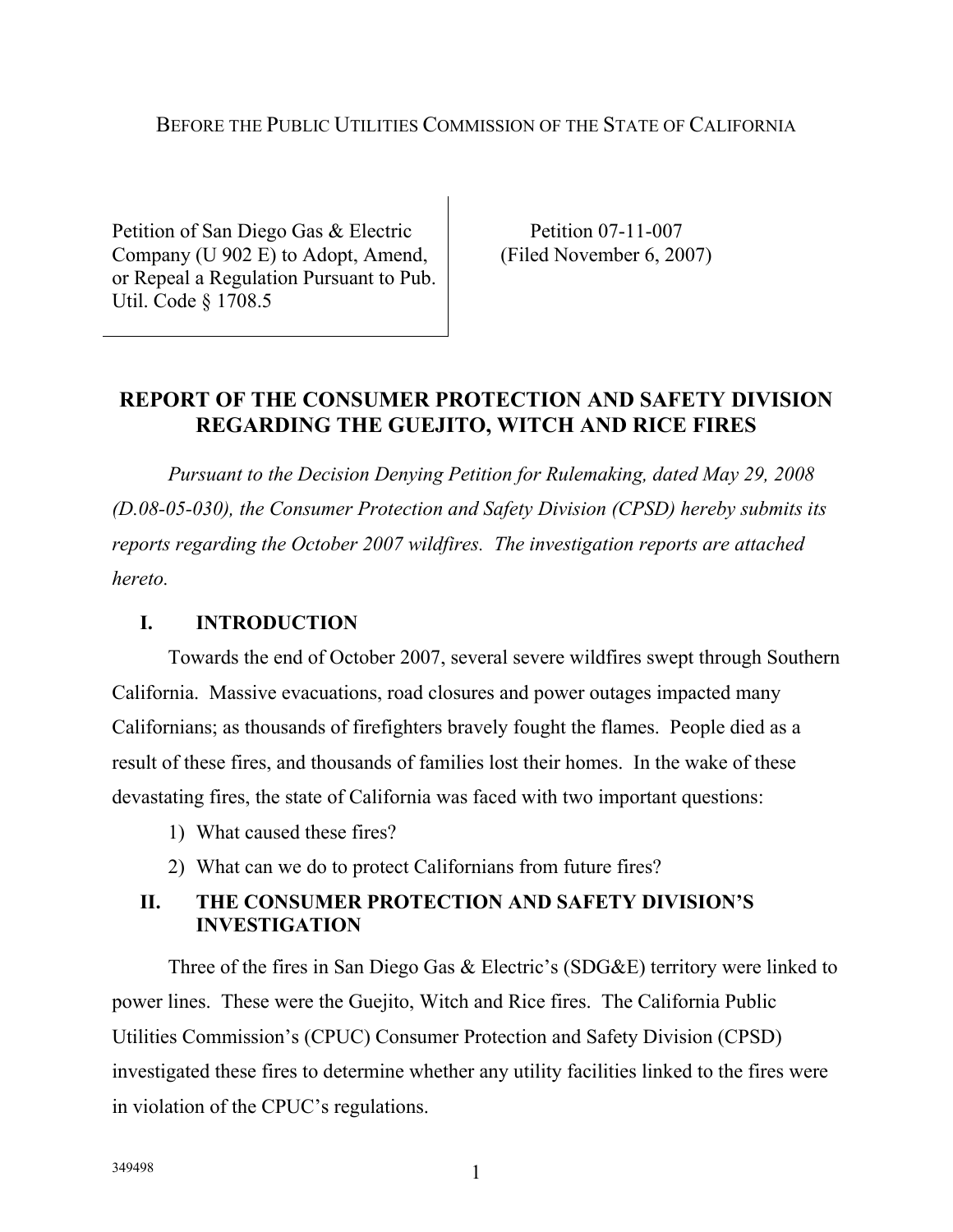The investigation was focused and thorough. CPSD inspected the fire origin sites for all three fires, took photographs and examined evidence. Throughout the investigation, CPSD cooperated with other governmental agencies, including the California Department of Forestry and Fire Protection (CalFire), in order to gather and analyze the facts. CPSD also reviewed numerous documents, including: weather data, outage reports, relay data, tree inspection and trimming records, technical specifications, diagrams, communications, and photographs. CPSD interviewed witnesses, who were at times subpoenaed to testify under oath, in order to ensure that a truthful factual record was developed.

CPSD remains appreciative to the CPUC for denying without prejudice SDG&E's Petition for Rulemaking in this docket. That decision provided CPSD with the opportunity to spend its resources discovering and analyzing the underlying facts of these fires. It is essential to gather the facts about an event before drawing conclusions about how to solve the underlying problem. This approach results in more informed decisionmaking, which ultimately is the best way to protect the safety of Californians.

#### **III. WHAT CAUSED THESE FIRES? (INVESTIGATION FINDINGS)**

The investigation focused in on the requirements of General Order (GO) 95, but also covered other areas of regulatory compliance. The attached reports contain these key CPSD findings, which are summarized here:

| <b>Guejito Fire:</b> | A Cox Communications (Cox) lashing wire contacted an<br>SDG&E 12 kV conductor during Santa Ana wind conditions,<br>starting a fire. It is CPSD's opinion that Cox was in violation<br>of GO 95, Rules 31.1 and 31.2 at the time of the fire. |
|----------------------|----------------------------------------------------------------------------------------------------------------------------------------------------------------------------------------------------------------------------------------------|
| <b>Witch Fire:</b>   | SDG&E's 69 kV overhead conductors contacted each other<br>during Santa Ana wind conditions, starting a fire. It is<br>CPSD's opinion that SDG&E was in violation of GO 95,<br>Rules 31.1 and 38 at the time of the fire.                     |
| <b>Rice Fire:</b>    | A sycamore tree limb broke and fell onto SDG&E's 12 kV<br>conductors during Santa Ana wind conditions, starting a fire.<br>It is CPSD's opinion that SDG&E was in violation of GO 95,<br>Rule 31.1 at the time of the fire.                  |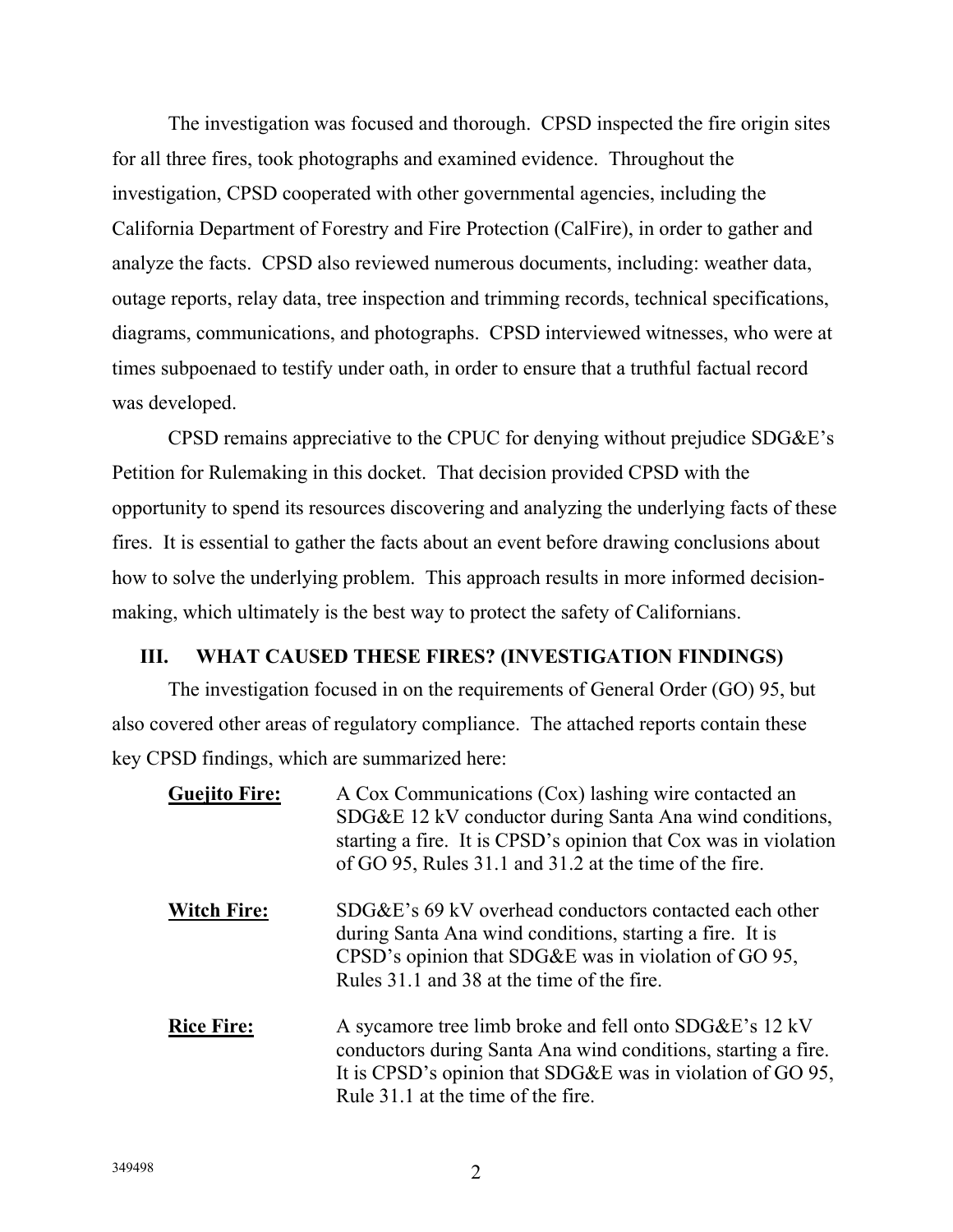## **IV. WHAT CAN WE DO TO PROTECT CALIFORNIANS FROM FUTURE FIRES? (INVESTIGATION RECOMMENDATIONS)**

Based on the facts learned during this investigation, CPSD has several recommendations regarding steps that the CPUC can take in order to help protect Californians from such events in the future. The attached reports contain these key recommendations, which are summarized here:

| <b>Guejito Fire:</b> | CPSD recommends that the CPUC issue an Order Instituting<br>Investigation (OII) into this matter to examine the extent to<br>which Cox violated GO 95, Rules 31.1 and 31.2 with respect<br>to Cox's maintenance and inspection of its lashing wire.                                                                                                                                                                                                                                                                                                                                                |
|----------------------|----------------------------------------------------------------------------------------------------------------------------------------------------------------------------------------------------------------------------------------------------------------------------------------------------------------------------------------------------------------------------------------------------------------------------------------------------------------------------------------------------------------------------------------------------------------------------------------------------|
|                      | In addition, CPSD's investigation revealed that there are other<br>communication facilities in San Diego County with broken<br>lashing wires indicating that this may be a more widespread<br>problem. In order to protect public safety and ensure<br>continued reliability of the utility system, CPSD recommends<br>that the CPUC issue a separate Order Instituting Rulemaking<br>(OIR) into whether or not GO 165 requirements or similar<br>maintenance and inspection requirements should be applied to<br>all Communications Infrastructure Providers utilizing electric<br>utility poles. |
| <b>Witch Fire:</b>   | CPSD recommends that the CPUC issue an OII into this<br>matter to examine the extent to which SDG&E violated<br>General Order 95, Rule 31.1 and Rule 38. The OII should<br>also consider whether or not SDG&E should conduct a survey<br>of its transmission and distribution lines to determine all the<br>locations where conductor clearances are potentially in<br>violation of Rule 38 and adopt remedial measures, where<br>necessary, to ensure that conductors maintain the minimum<br>required clearances.                                                                                |
| <b>Rice Fire:</b>    | CPSD recommends that the CPUC issue an OII into this<br>matter to examine the extent to which SDG&E violated GO<br>95, Rule 31.1. Included in this OII, the Commission should<br>determine whether or not SDG&E should be directed to<br>immediately review and streamline its vegetation<br>management procedures.                                                                                                                                                                                                                                                                                |
|                      | Because both the Witch and Rice recommendations involve<br>the same utility, the CPUC can consider whether to combine<br>the two OIIs or conduct them separately.                                                                                                                                                                                                                                                                                                                                                                                                                                  |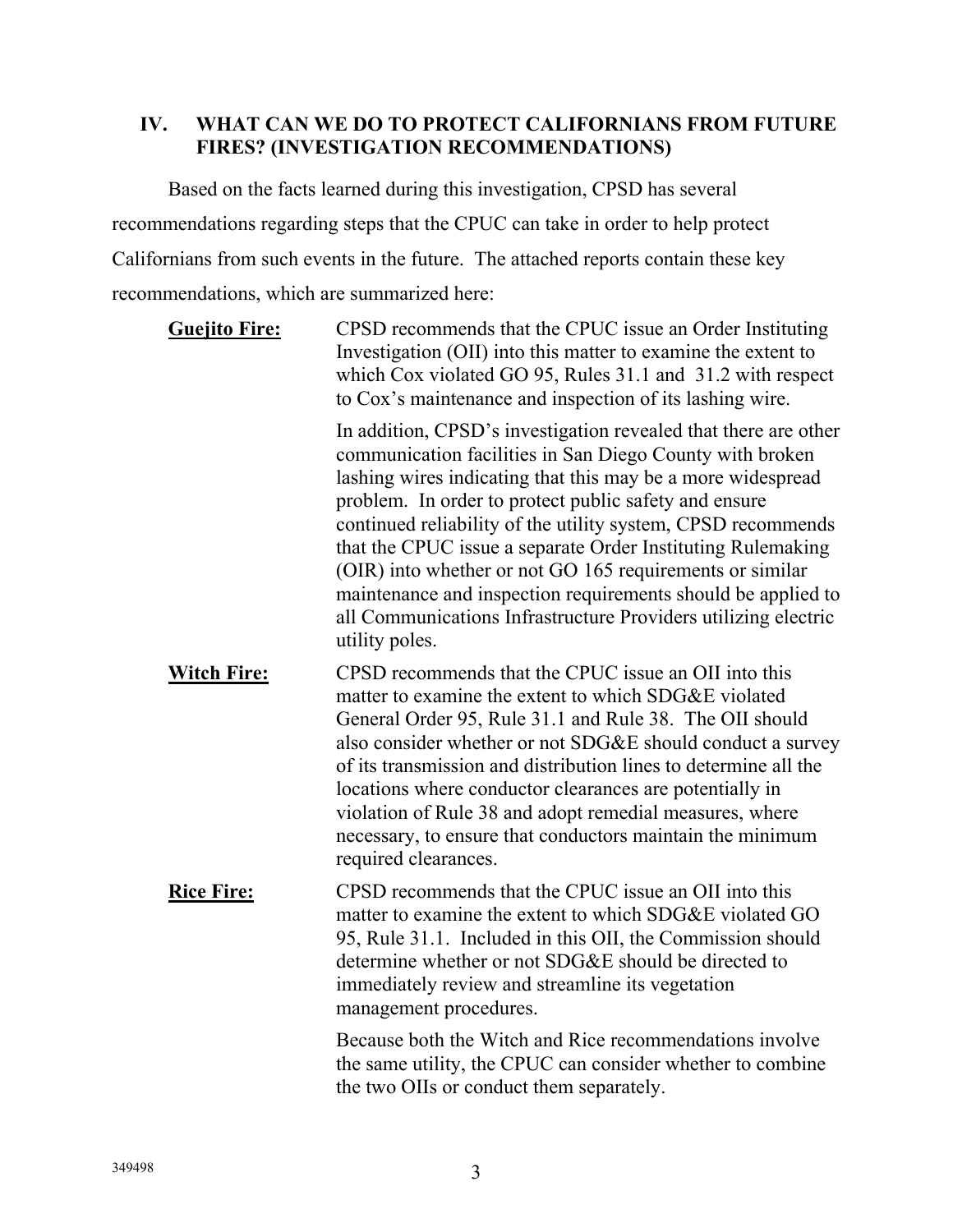During the course of these investigations, the attached reports document that SDG&E did not provide full cooperation with CPSD in a timely manner. Thus, CPSD also recommends that the CPUC include as an issue in the SDG&E OII(s) the lack of cooperation of SDG&E and issue an order clarifying that utilities must cooperate fully with CPSD and provide immediate access to witnesses, sites, or any other evidence requested by the CPUC in the course of a CPSD investigation.

#### **V. CONCLUSION**

CPSD hopes to play a central role in assisting the CPUC in developing its responsive measures to these fires. CPSD will also continue to work with governmental agencies, utilities, and other stakeholders to ensure that effective steps are taken to protect Californians from future fires.

l

Respectfully submitted,

RICHARD W. CLARK JULIE HALLIGAN EDWARD MOLDAVSKY RAFFY STEPANIAN

#### /s/ RICHARD W. CLARK

#### RICHARD W. CLARK

Director, Consumer Protection & Safety Division

California Public Utilities Commission 505 Van Ness Ave. San Francisco, CA 94102 Phone: (415) 703-2349<br>Fax: (415) 703-3533

**SEPTEMBER 2, 2008**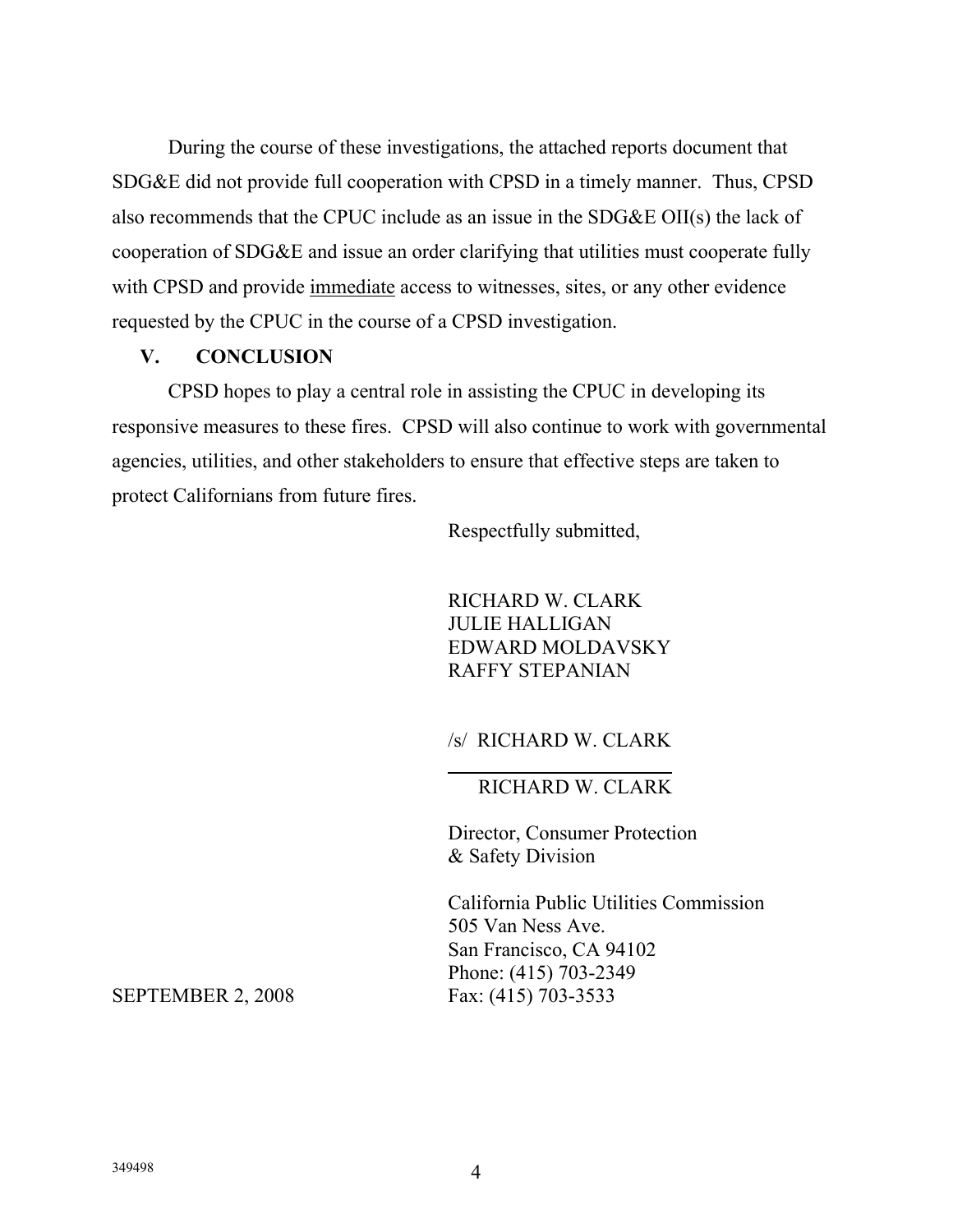**California Public Utilities Commission Consumer Protection and Safety Division Utilities Safety and Reliability Branch** 

> **Investigation of the Guejito Fire San Pasqual, California October 2007**

**Prepared by Mahmoud (Steve) Intably, Utilities Engineer September 2, 2008**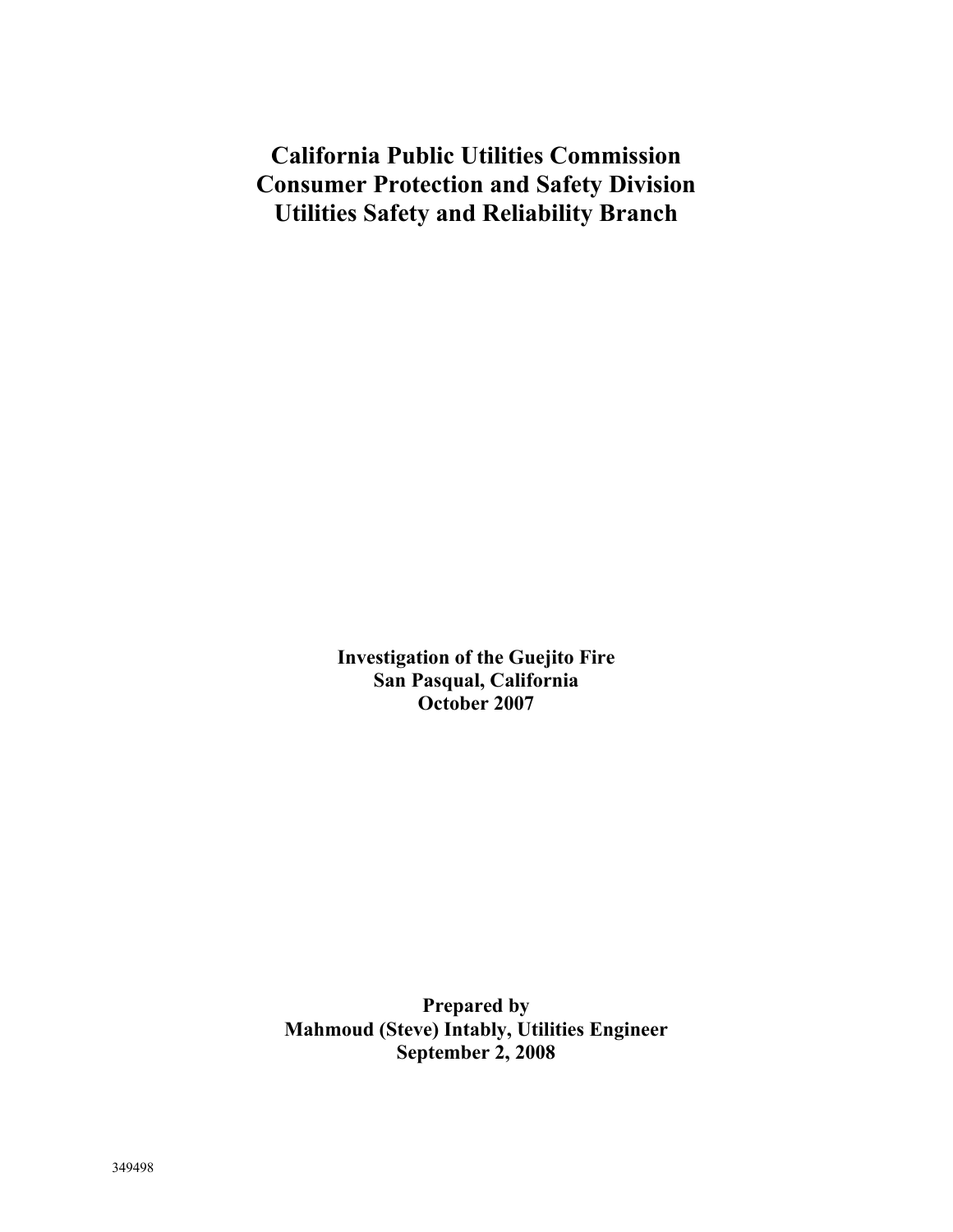# **Table of Contents**

# **Page**  Page **Page**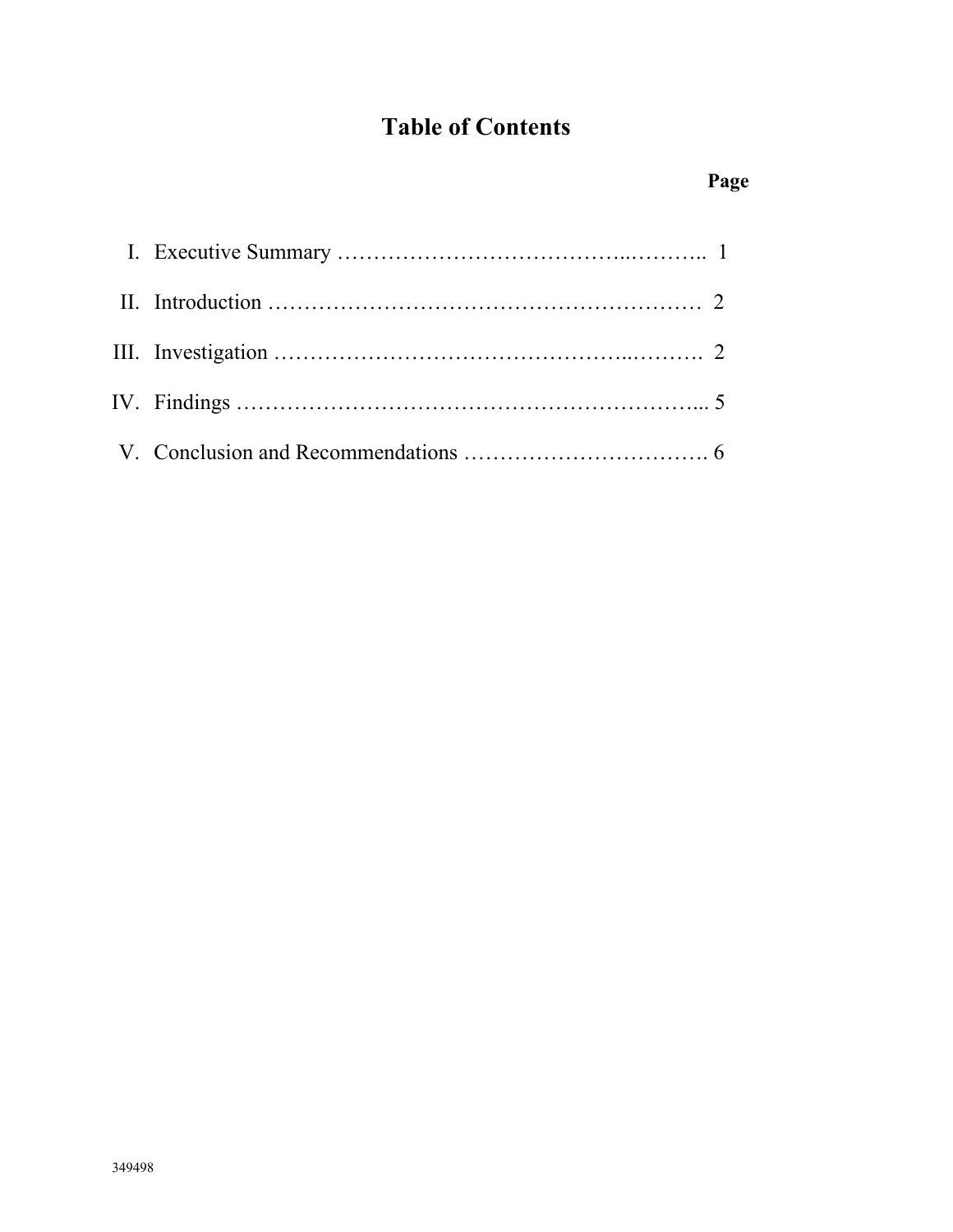#### **I. EXECUTIVE SUMMARY**

On October 22, 2007, a Cox Communications (Cox) lashing wire made contact with a San Diego Gas and Electric Company (SDG&E) 12 kV overhead conductor between SDG&E poles P196387 and P196394 in San Pasqual Valley.

The July 9, 2008 California Department of Forestry and Fire Protection's (CalFire) report on the fires (CalFire Report) states that the Guejito Fire started when these energized power lines and this Cox lashing wire came in contact with each other. This fire has been variously referred to as: the Pasqual Fire, the San Pasqual Fire, and the Guejito Fire. This fire will hereinafter be referred to as the Guejito Fire.

The Consumer Protection and Safety Division (CPSD) of the California Public Utilities Commission (CPUC) investigated this incident. Based upon all the evidence made available to it, it is CPSD's opinion that Cox was in violation of CPUC General Order (GO) 95, Rules 31.1 and 31.2 at the time of the incident. GO 95, Rule 31.1 requires a utility's facilities to be designed, constructed, and maintained, in order to enable safe, proper and adequate service, and Rule 31.2 requires a utility to inspect facilities frequently and thoroughly in order to ensure that they are in good condition.

CPSD also believes that SDG&E's unwillingness to provide immediate access to witnesses and evidence prevented CPSD from conducting a more timely investigation.

CPSD recommends that the CPUC issue an Order Instituting Investigation (OII) into this matter to examine the extent to which Cox violated GO 95 and a separate Order Instituting Rulemaking (OIR) into whether or not GO 165 requirements or similar maintenance and inspection requirements should be applied to all Communications Infrastructure Providers.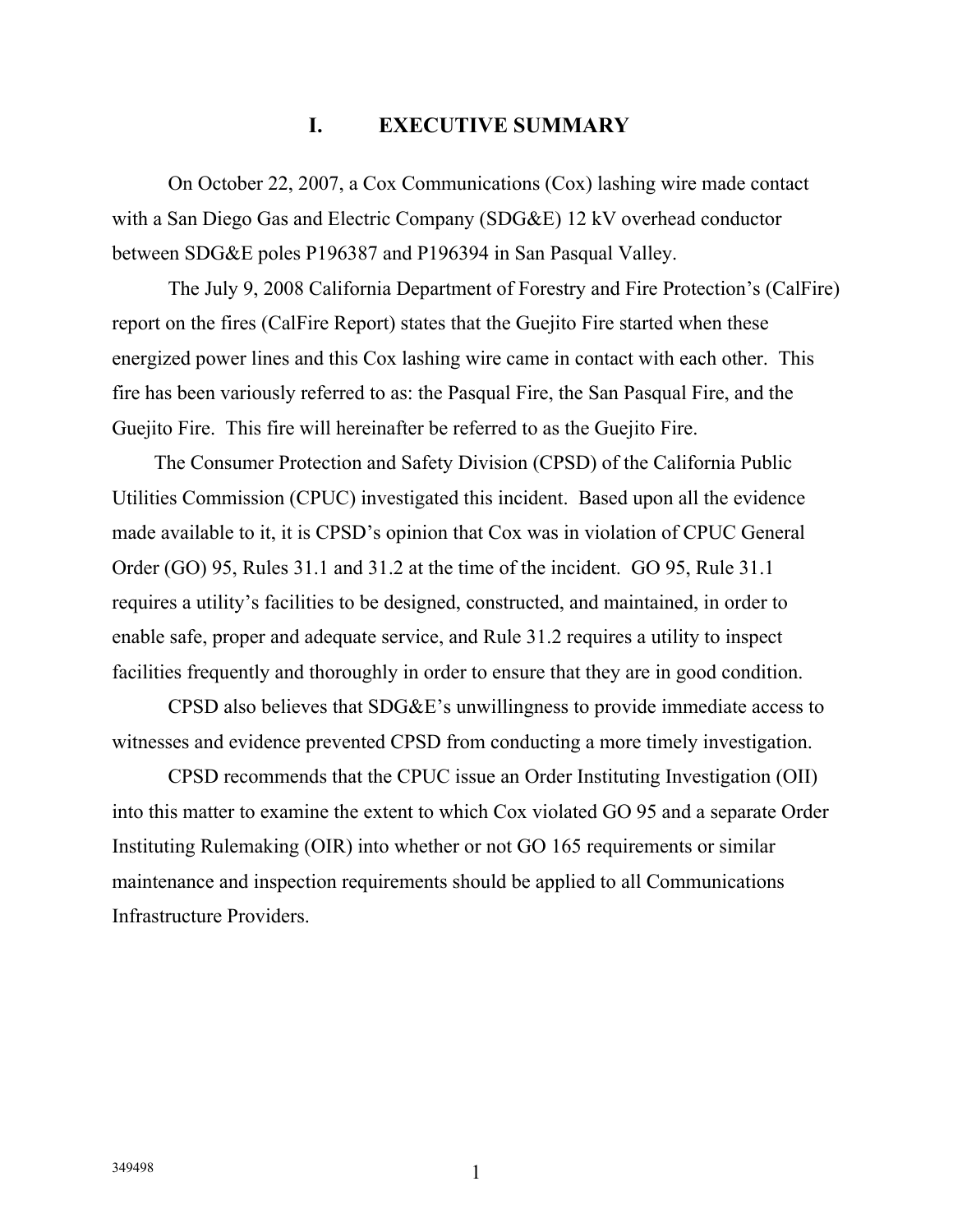## **II. INTRODUCTION**

On October 22, 2007, at approximately 4:00 a.m., the Guejito Fire started in San Pasqual Valley. The CalFire Report states that the fire originated between SDG&E poles P196387 and P196394. SDG&E records show that faults on its lines caused an interruption of power to customers in the San Pasqual area at approximately the same time. The CalFire Report stated that property damage attributed to the Guejito Fire is unknown.

### **III. REPORT OF INVESTIGATION CONDUCTED BY MAHMOUD (STEVE) INTABLY**

In late October of 2007, CPSD staff learned that there were multiple fires that occurred within SDG&E's service territory. One of the fires was the Guejito Fire that started on October 22, 2007, in San Pasqual Valley. Initially, it was not known which fires were caused by electrical facilities.

On November 6, 2007, I contacted an official of SDG&E and requested that he arrange an inspection at the site of the Guejito Fire, and interviews of the SDG&E personnel who witnessed the fire. The SDG&E official informed me that another representative from SDG&E would meet with me at the site of the fire and show me the SDG&E facilities that were involved. The SDG&E official also informed me that I would not be allowed to interview SDG&E personnel because SDG&E had not yet completed its investigation. He instructed me to contact SDG&E's attorneys to determine when CPSD staff would be allowed to interview SDG&E personnel.

On November 7, 2007, SDG&E sent an email to CPSD reporting that the Guejito Fire started on October 22, 2007, in San Pasqual Valley. The e-mail notification did not include specific details about the cause of the fire.

On November 9, 2007, I met with an SDG&E representative at the site of the Guejito Fire's suspected origin and took photographs of utility facilities and damaged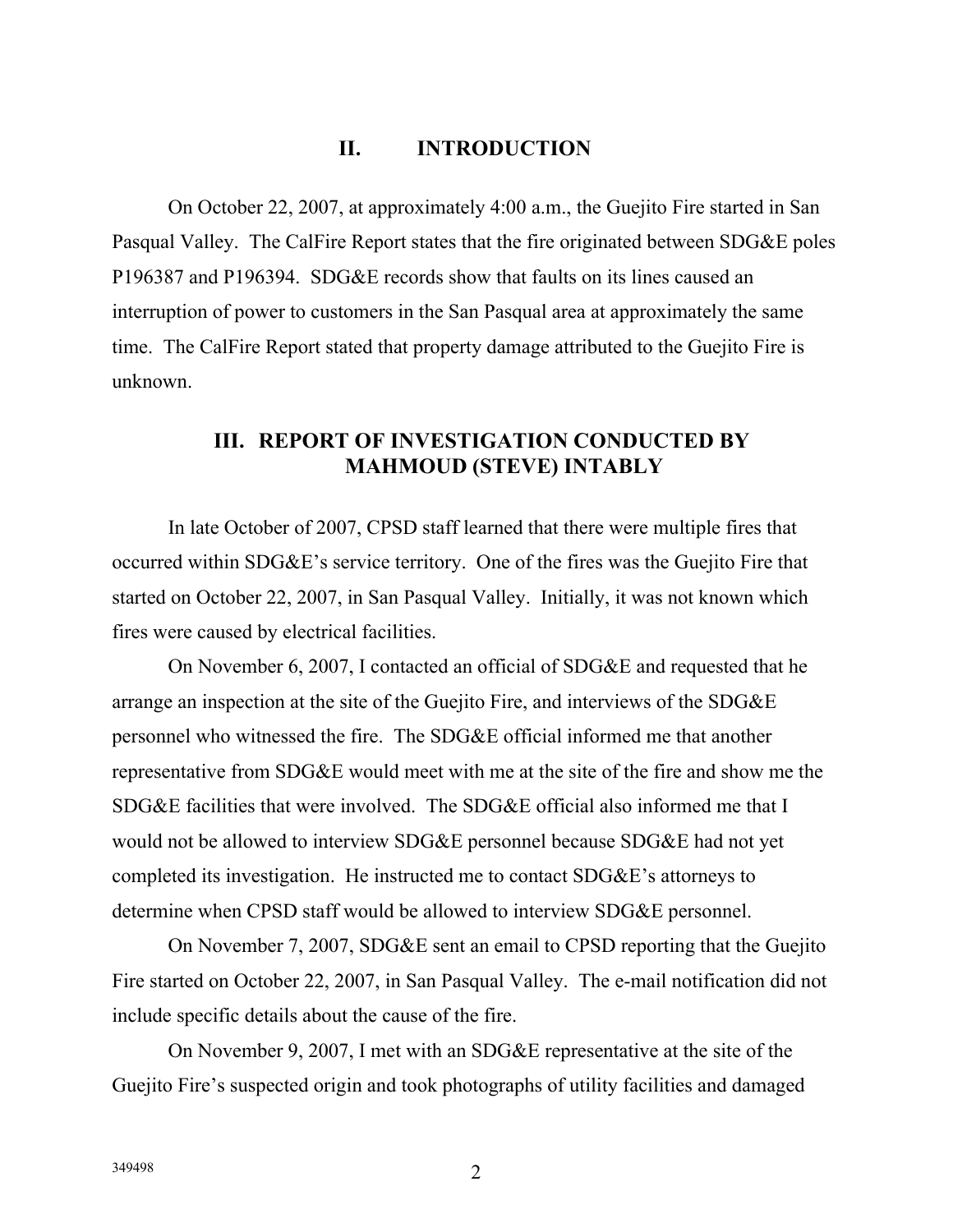property. He refused to answer specific questions about the fire/incident and informed me that he was only available to show me the site of the fire/incident.

During the week of November 12, 2007, a CPUC Assistant General Counsel in Legal Division Management contacted an SDG&E attorney and discussed the CPUC's jurisdiction and authority. The SDG&E attorney subsequently indicated that he would look into the issue of arranging interviews with SDG&E's employees/witnesses.

On December 13, 2007, an SDG&E Construction Supervisor told me that he believed that a broken communications lashing wire had made contact with SDG&E's 12 kV south phase overhead conductor on October 22, 2007. SDG&E indicated that it had examined the 12 kV overhead conductor and found that a section of the lashing wire was affixed to it.

Communication facilities such as telephone and cable television cables and equipment are routinely attached to poles owned and operated by electric utilities. Such facilities are required to comply with GO 95 requirements applicable to communication lines.

On February 9, 2008, I examined some of the utility facilities at the scene of this incident. I also examined certain evidence related to this incident, which was in the custody of CalFire.

On February 28, 2008, SDG&E provided several documents regarding this incident, in response to data requests from CPSD. SDG&E's response included weather data it appeared to have obtained from the Western Region Climate Center website (http://www.wrcc.dri.edu/). This weather data reflected maximum wind speeds measured on October 22, 2007 as:

| $\overline{\phantom{a}}$ | Goose Valley, California  | $55.0$ mph |
|--------------------------|---------------------------|------------|
|                          | Valley Center, California | $52.0$ mph |

I have subsequently researched historic weather data for the affected area and have determined that the above wind speeds are not uncommon for this area.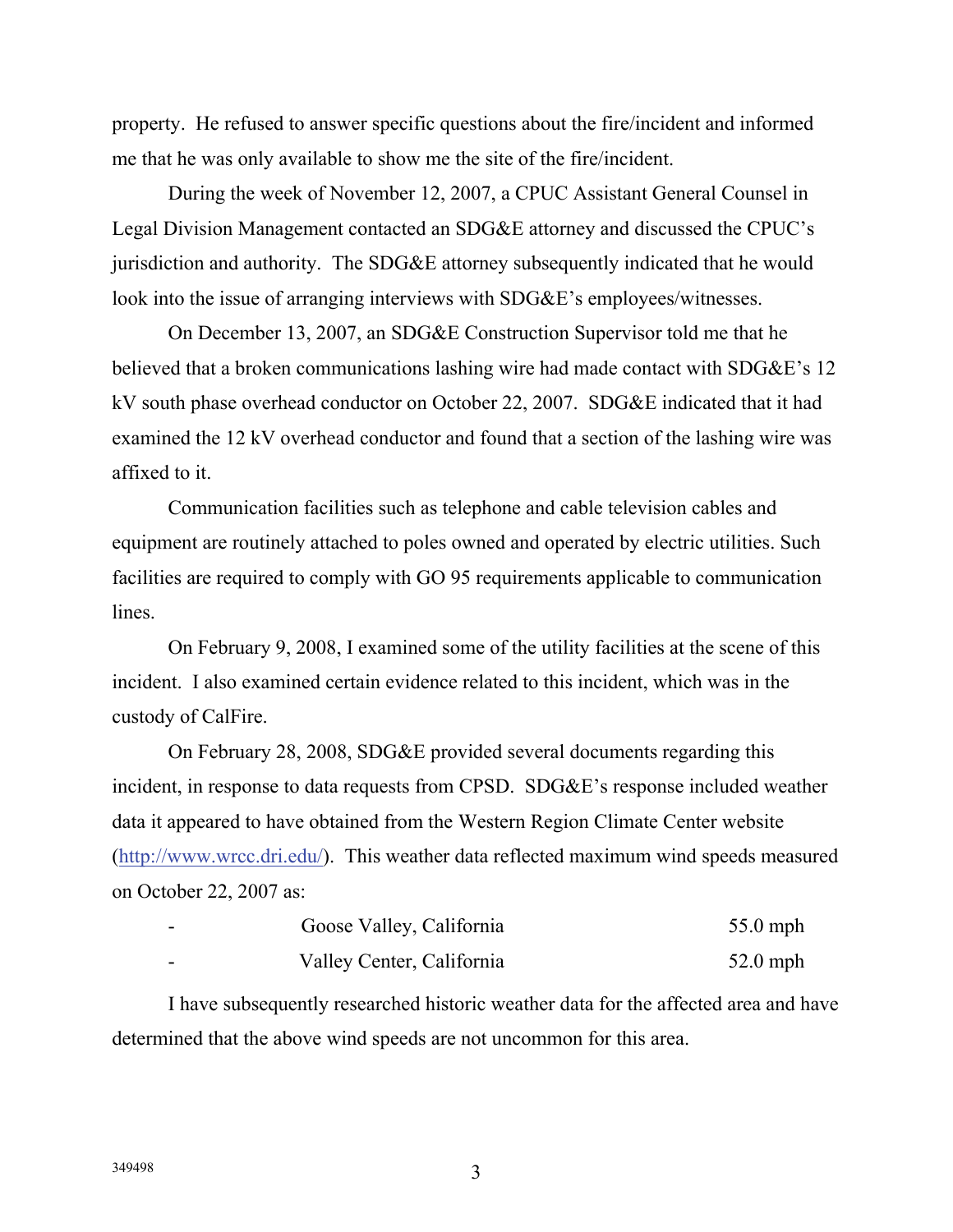On July 9, 2008, the CalFire Report was released. The CalFire Report indicated that the Guejito Fire started when energized power lines and a Cox lashing wire came in contact with each other between SDG&E poles P196387 and P196394.

On July 23, 2008, I conducted a phone interview of Cox employees. I asked questions about this incident, and obtained some information in response. Cox also provided its perspective regarding this incident.

In a data response dated February 29, 2008, Cox stated that it had not re-inspected the lashing wire in question between the date of the initial installation of the lashing wire (in 2001) and October 22, 2007. This fact was confirmed during my July 23, 2008 phone interview with Cox.

I have subsequently inspected Cox facilities in various areas in San Diego County and found locations where Cox lashing wires were broken. I also found locations where lashing wires were broken on facilities owned by other communication infrastructure providers.

Throughout the course of this investigation, CPSD communicated with and obtained information from CalFire. Among other things, CalFire provided photographic evidence of the broken lashing wire in question.

Lashing wires are used in the communications industry to bind together aerial cables and support strand wires. The lashing wire in question was 0.045 inches in diameter, made of stainless steel, Grade 430, and manufactured by Maryland Specialty. The lashing wire was used to bind the following Cox facilities:

- 1. Fiber optic cable: type and size 12 count, 0.44 inches in diameter, 52 pounds per 1000 feet in weight.
- 2. Messenger strand: 0.25 inches in diameter and made of galvanized steel.

The 12 kV overhead conductor that came in contact with the lashing wire in question was #4 Bare Strand Copper with a nominal breaking strength of 1879 pounds. The conductor was suspended between SDG&E poles P196394 (installed in 1974) and P196387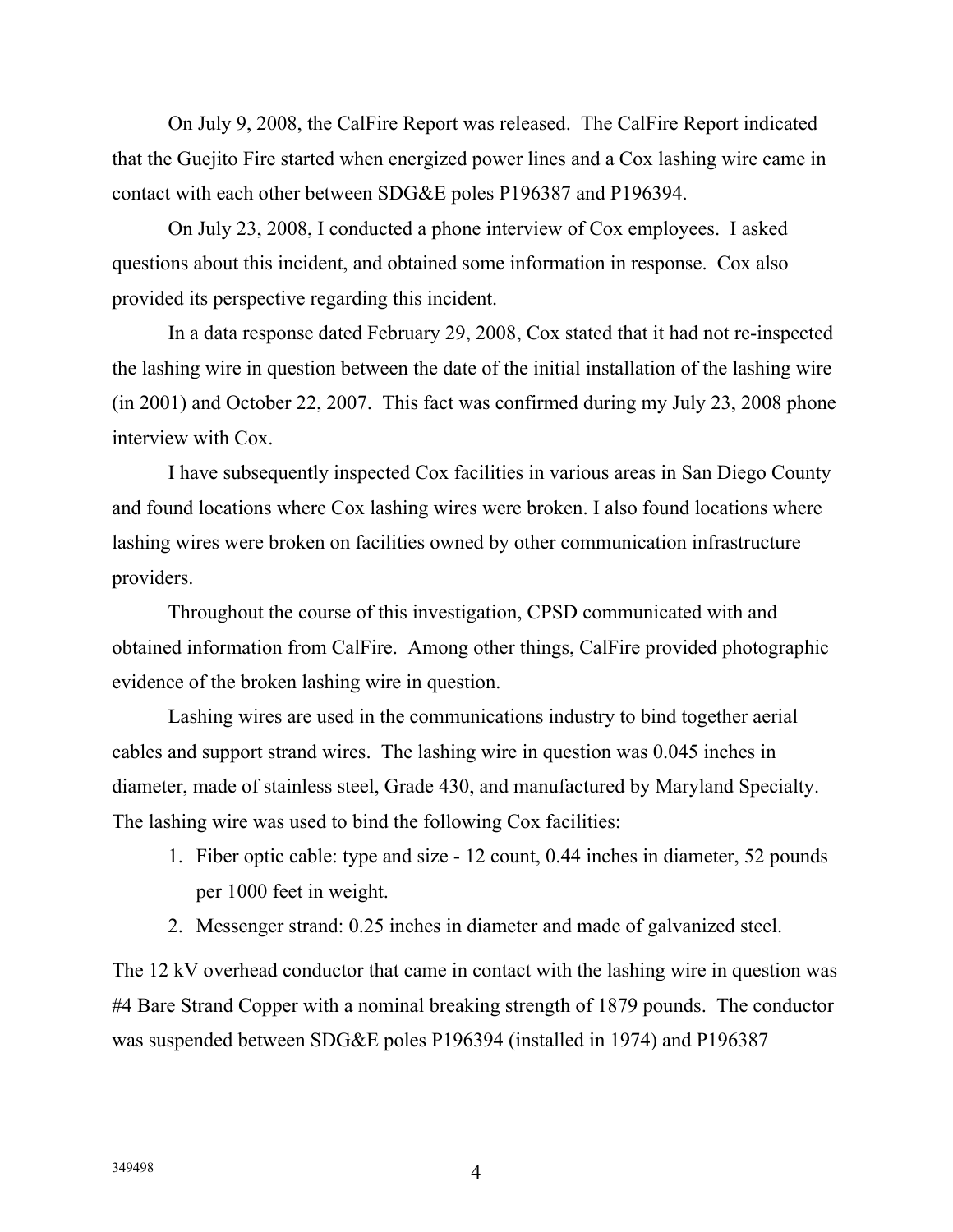(installed in 1988) located near 17141 Pasqual Valley Road. The distance between these poles is approximately 887 feet

The exact vertical midspan clearance between SDG&E's 12 kV conductors and Cox's cable prior to the incident is unknown. Neither SDG&E nor Cox measured the vertical clearance before making repairs and modifications to their facilities following the incident.

## **IV. FINDINGS**

The following rules require utilities to design, construct, maintain, and inspect their facilities in order to protect public safety.

GO 95, Rule 31.1, Design, Construction and Maintenance, states:

*"Electrical supply and communication systems shall be designed, constructed, and maintained for their intended use, regard being given to the conditions under which they are to be operated, to enable the furnishing of safe, proper, and adequate service.* 

*For all particulars not specified in these rules, design, construction, and maintenance should be done in accordance with accepted good practice for the given local conditions known at the time by those responsible for the design, construction, or maintenance of [the] communication or supply lines and equipment.* 

*All work performed on public streets and highways shall be done in such a manner that the operations of other utilities and the convenience of the public will be interfered with as little as possible and no conditions unusually dangerous to workmen, pedestrians or others shall be established at any time."* 

GO 95, Rule 31.2, Inspection of Lines, states:

*"Lines shall be inspected frequently and thoroughly for the purpose of insuring that they are in good condition so as to conform with these rules. Lines temporarily out of service shall be inspected and maintained in such condition as not to create a hazard."* 

Based upon all the evidence made available to it, it is CPSD's opinion that the lashing wire in question was broken and that the lashing wire and power line came in contact with each other. Moreover, the winds experienced on October 22, 2007 were not uncommon for the area. Therefore, based upon all the evidence made available to it, it is CPSD's opinion that Cox did not maintain and inspect its facilities properly, allowed the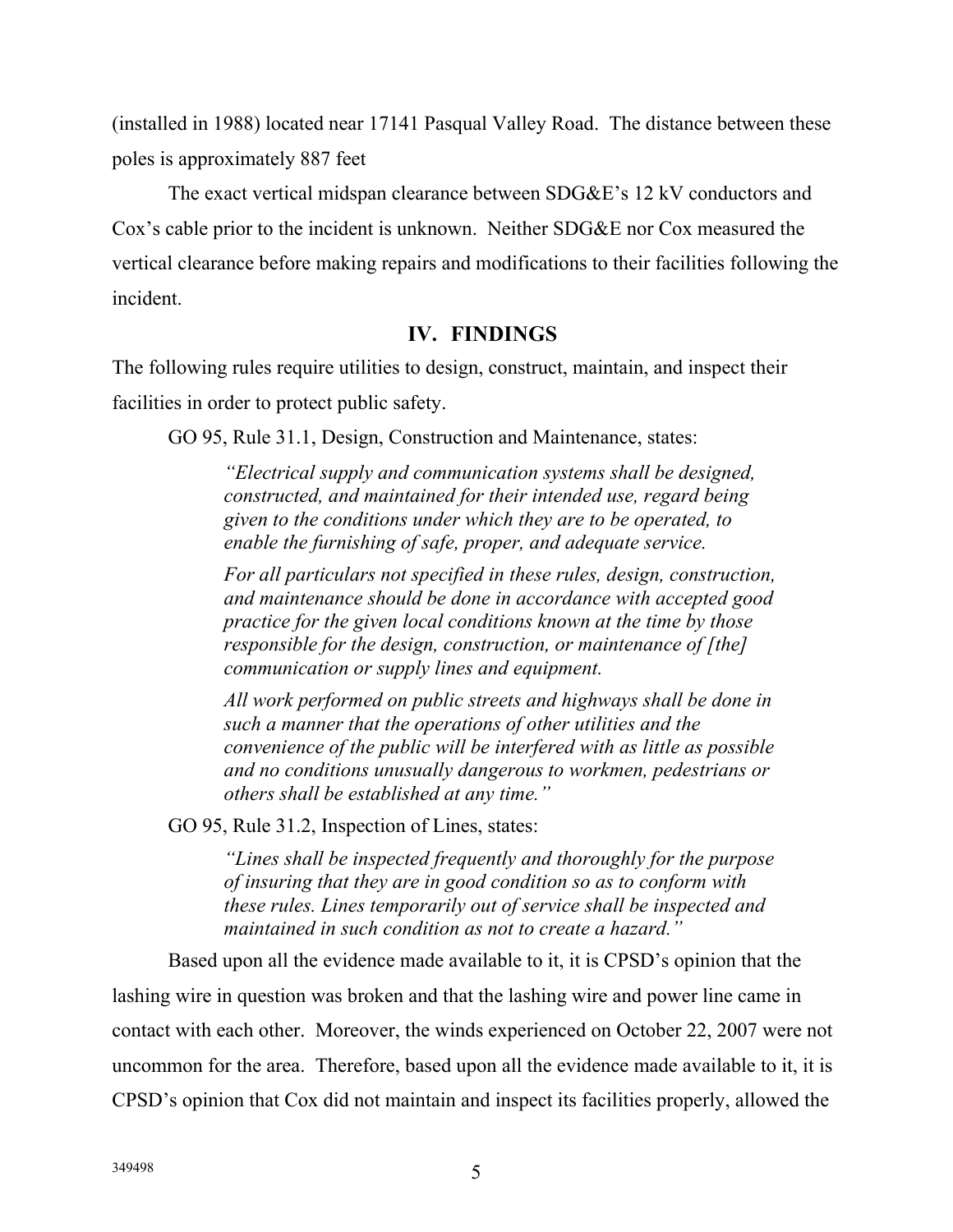lashing wire to break, and thus created an unsafe condition, in violation of GO 95, Rules 31.1 and Rule 31.2.

### **V. CONCLUSIONS AND RECOMMENDATIONS**

As a result of this investigation, it is CPSD's opinion that a Cox lashing wire made contact with an SDG&E 12 kV overhead conductor on October 22, 2007, between SDG&E poles P196387 and P196394.

It is also CPSD's opinion that Cox failed to inspect and maintain the lashing wire in question in a manner consistent with the requirements of GO 95. CPSD therefore believes that Cox violated GO 95, Rule 31.1 and Rule 31.2.

CPSD also believes that SDG&E's unwillingness to provide immediate access to witnesses and evidence prevented CPSD from conducting a more timely investigation.

CPSD recommends that the CPUC issue an Order Instituting Investigation (OII) into this matter to examine the extent to which Cox violated GO 95, Rules 31.1 and 31.2 with respect to Cox's maintenance and inspection of its lashing wire. In addition, CPSD's investigation revealed that there are other communication facilities in San Diego County with broken lashing wires. In order to protect public safety and ensure continued reliability of the utility system, CPSD recommends that the CPUC issue a separate Order Instituting Rulemaking (OIR) into whether or not GO 165 requirements or similar maintenance and inspection requirements should be applied to all Communications Infrastructure Providers utilizing electric utility poles.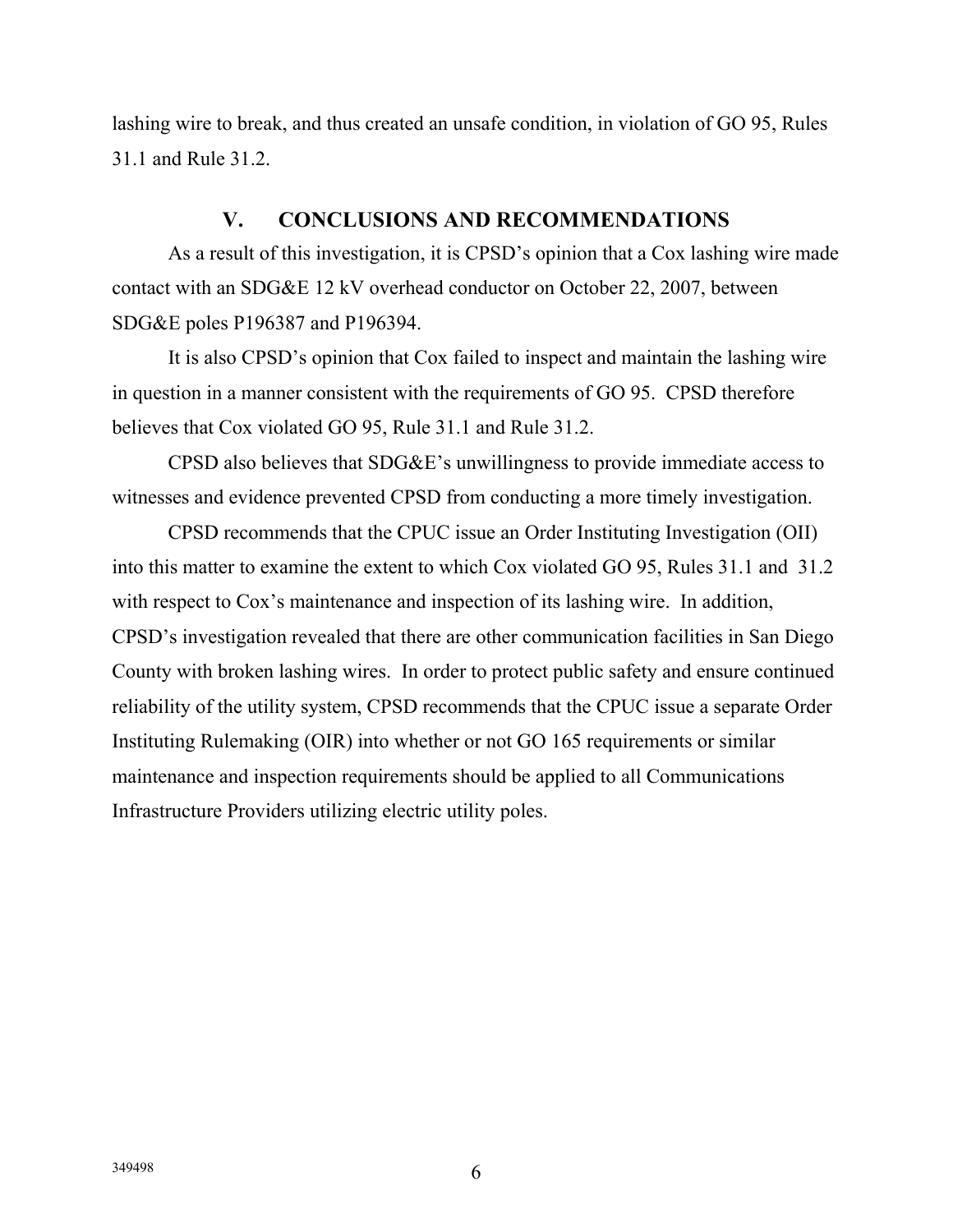**California Public Utilities Commission Consumer Protection and Safety Division Utilities Safety and Reliability Branch** 

> **Investigation of the Witch Fire Near Santa Ysabel, California October 2007**

**Prepared by Mahmoud (Steve) Intably, Utilities Engineer September 2, 2008**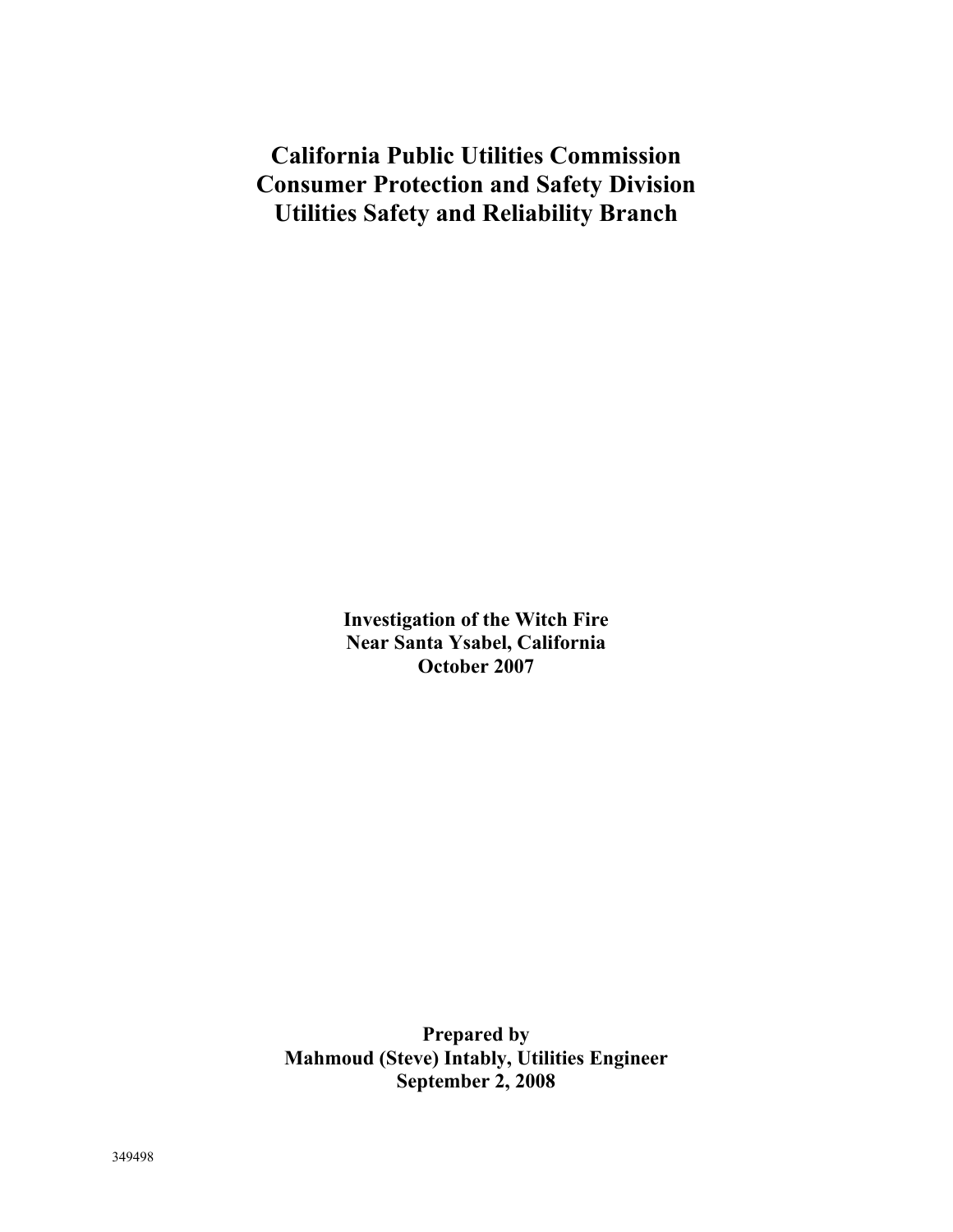# **Table of Contents**

|  | Page |
|--|------|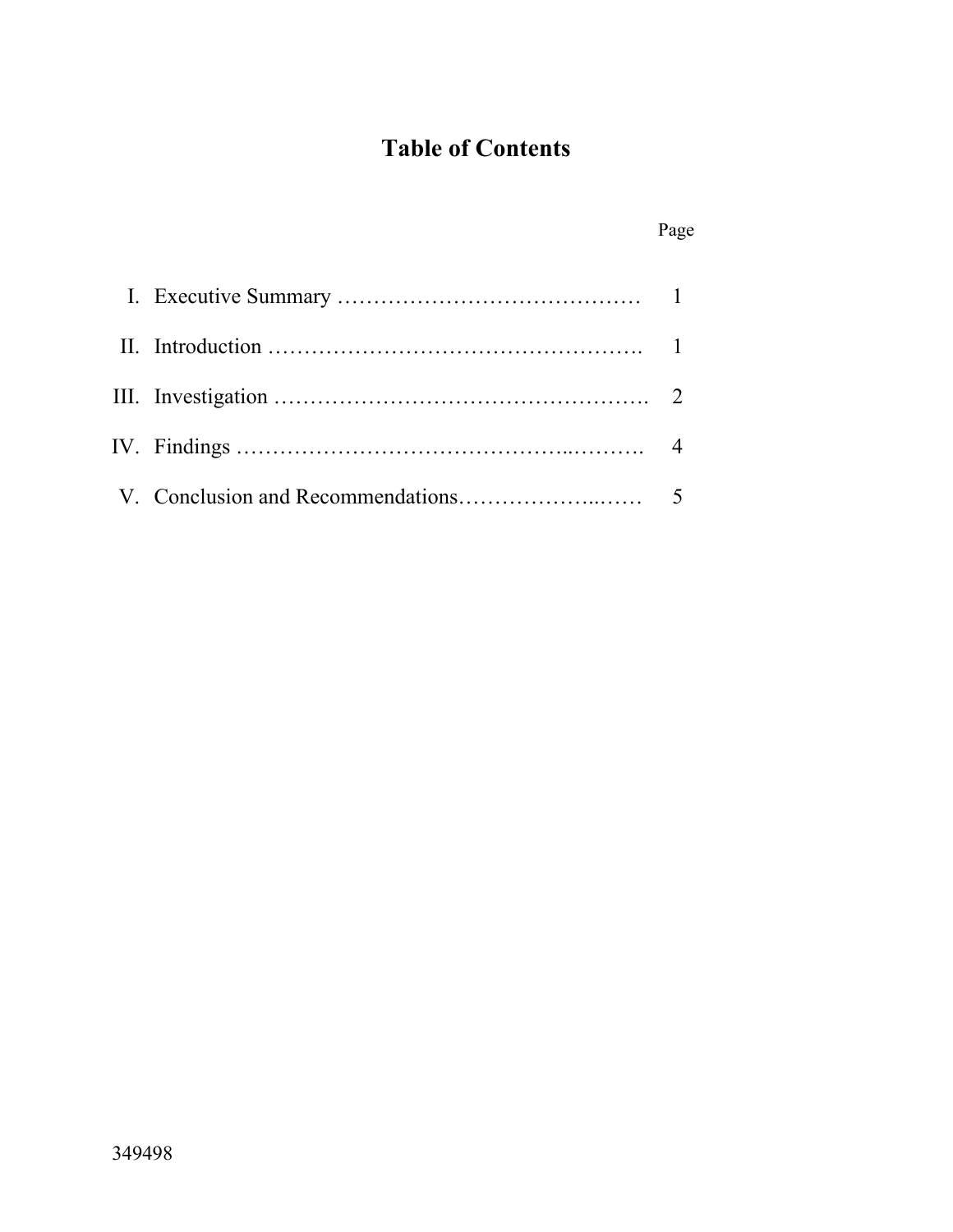#### **I. EXECUTIVE SUMMARY**

The California Department of Forestry and Fire Protection's (CalFire) report on the fires (CalFire Report), dated July 9, 2008, states that the Witch Fire was started by power lines. The CalFire Report further states that arcing occurred between SDG&E poles Z416675 and Z416676.

The Consumer Protection and Safety Division (CPSD) of the California Public Utilities Commission (CPUC) investigated this incident. Based on upon all the evidence made available to it, it is CPSD's opinion that SDG&E violated CPUC General Order (GO) 95, Rule 31.1 (which requires a utility's facilities to be designed, constructed, and maintained, in order to enable safe, proper and adequate service), and Rule 38 (which requires electric utilities to maintain a minimum 24 inches of radial clearance between conductors of the same circuit).

CPSD also believes that SDG&E's unwillingness to provide immediate access to witnesses and evidence prevented CPSD from conducting a more timely investigation.

CPSD recommends that the CPUC issue an Order Instituting Investigation (OII) into this matter to examine the extent to which SDG&E violated General Order 95, Rule 31.1 and Rule 38. CPSD also recommends that the CPUC include as an issue in the OII the lack of cooperation of SDG&E and issue an order clarifying that utilities must cooperate fully with CPSD and provide immediate access to witnesses, sites, or any other evidence requested by the CPUC in the course of a CPSD investigation.

#### **II. INTRODUCTION**

On October 21, 2007, at approximately 9:00 a.m., the Witch Fire started near Santa Ysabel. SDG&E records show that faults on its lines caused an interruption of power to customers in the San Diego area at around the same time. The fire originated between SDG&E poles Z416675 and Z416676. According to CalFire, the Guejito Fire and the Witch Fire combined into one fire.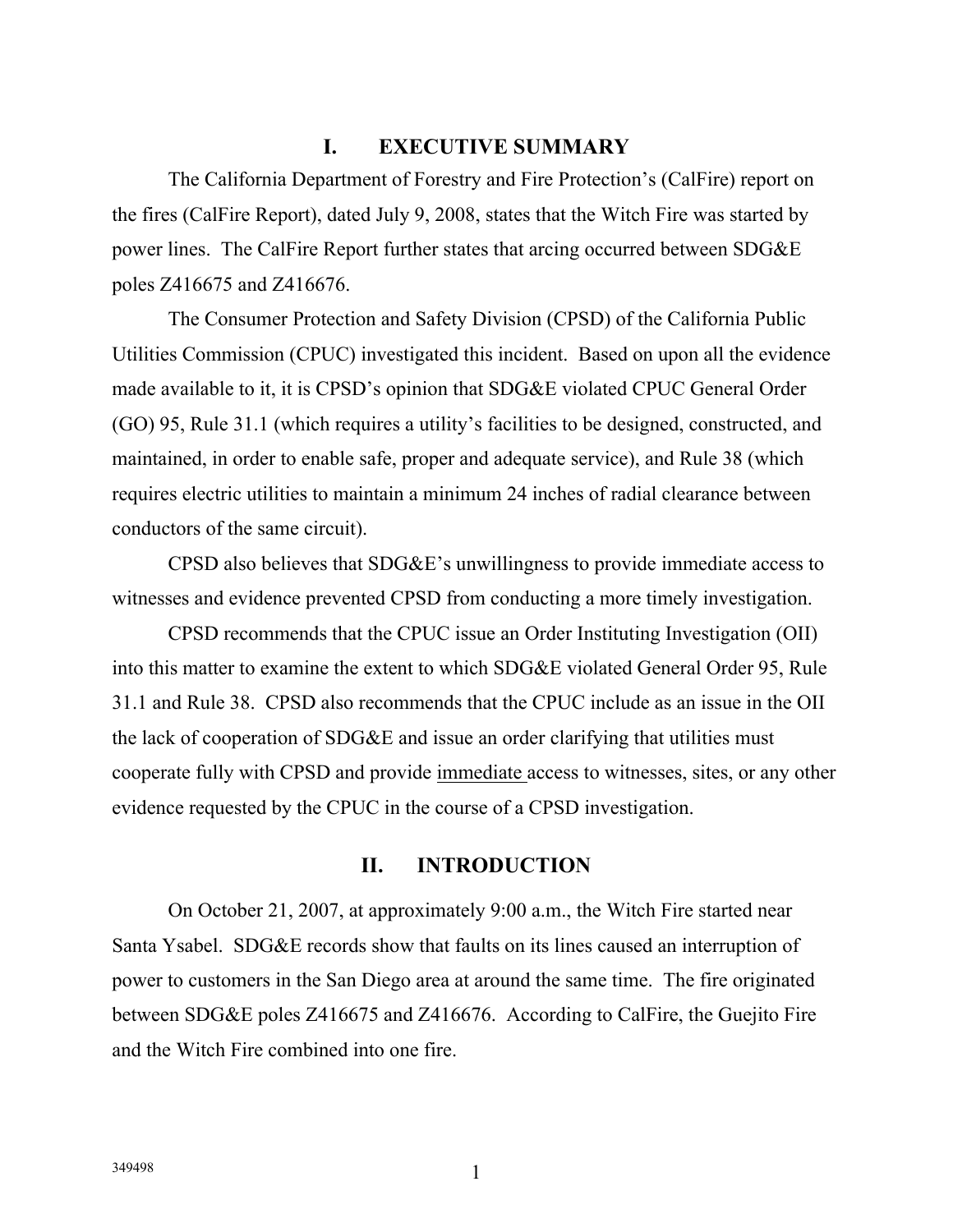The CalFire Report states that the Witch Fire and the Guejito Fire together burned approximately 197,990 acres. Further, the CalFire Report states that two people died and approximately 40 firefighters were injured and that approximately 1,141 homes, 509 outbuildings and 239 vehicles were destroyed; while 77 homes and 25 outbuildings were damaged.

#### **III. REPORT OF INVESTIGATION CONDUCTED BY MAHMOUD (STEVE) INTABLY**

On October 22, 2007, at approximately 2:00 p.m., SDG&E called CPSD and reported that beginning on October 21, 2007, Santa Ana winds caused several fires and many circuits were affected in San Diego County. Shortly thereafter, an SDG&E employee sent an email to CPSD to report an incident that started on October 21, 2007, in the San Diego area. SDG&E did not include specific details about the cause of the incident. Initially, it was not known which of the reported fires were caused by electrical facilities.

On November 6, 2007, I contacted an official of SDG&E and requested that he arrange an inspection at the site of the Witch Fire, and interviews of the SDG&E personnel who witnessed the fire. The SDG&E official informed me that another representative from SDG&E would meet with me at the site of the fire and show me the SDG&E facilities that were involved. The SDG&E official also informed me that I would not be allowed to interview SDG&E personnel because SDG&E had not yet completed its investigation. He instructed me to contact SDG&E's attorneys to determine when CPSD staff would be allowed to interview SDG&E personnel.

On November 9, 2007, I met with SDG&E's representative at the site of the Witch Fire's suspected origin at Drown Ranch in San Ysabel and took photographs of utility facilities and damaged property at the site. SDG&E's representative refused to answer specific questions about the fire/incident and stated that he was only available to show me the site of the fire/incident. While at Drown Ranch, I interviewed a resident witness who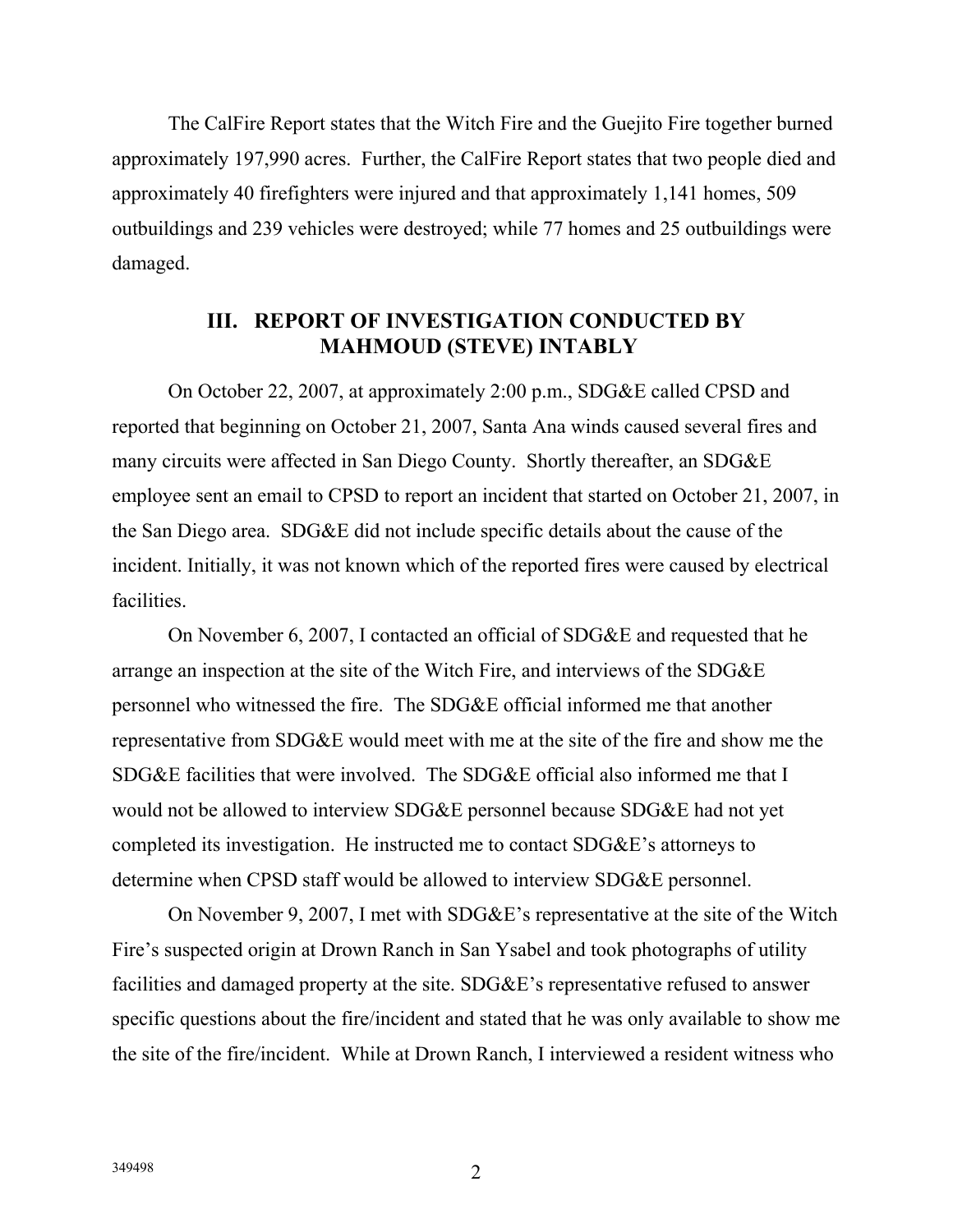indicated where he believed the fire had started on the ranch. The location indicated by the witness is consistent with the CalFire Report.

During the week of November 12, 2007, a CPUC Assistant General Counsel in Legal Division management contacted SDG&E's attorney and discussed CPUC jurisdiction and authority. SDG&E's attorney subsequently indicated that he would arrange interviews with SDG&E's employees/witnesses.

On February 9, 2008, I examined some of the utility facilities at the scene of this incident.

On February 28, 2008, SDG&E provided several documents regarding this incident, in response to data requests from CPSD. SDG&E's response included weather data it appeared to have obtained from the Western Region Climate Center website (http://www.wrcc.dri.edu/). This weather data reflected maximum wind speeds measured on October 21, 2007 as:

| Goose Valley, California  | $54.0$ mph |
|---------------------------|------------|
| Julian, California        | 57.0 mph   |
| Pine Hills, California    | $48.0$ mph |
| Valley Center, California | $50.0$ mph |

I have subsequently researched historic weather data for the affected area and have determined that the above wind speeds are not uncommon for this area.

In a letter to CPSD, dated June 18, 2008, SDG&E stated that its 69 kV C phase conductor made contact with the A and B phase conductors.

On July 9, 2008, the CalFire Report was released. The CalFire Report indicates that the Witch Fire was started by power lines arcing that occurred between SDG&E poles Z416675 and Z416676.

Throughout the course of this investigation, CPSD communicated with and obtained information from CalFire.

The following SDG&E facilities were involved in the incident:

- Wood pole, number Z416675 with post-type insulators, installed in 1960.
- Wood pole, number Z416676 with post-type insulators, installed in 1960.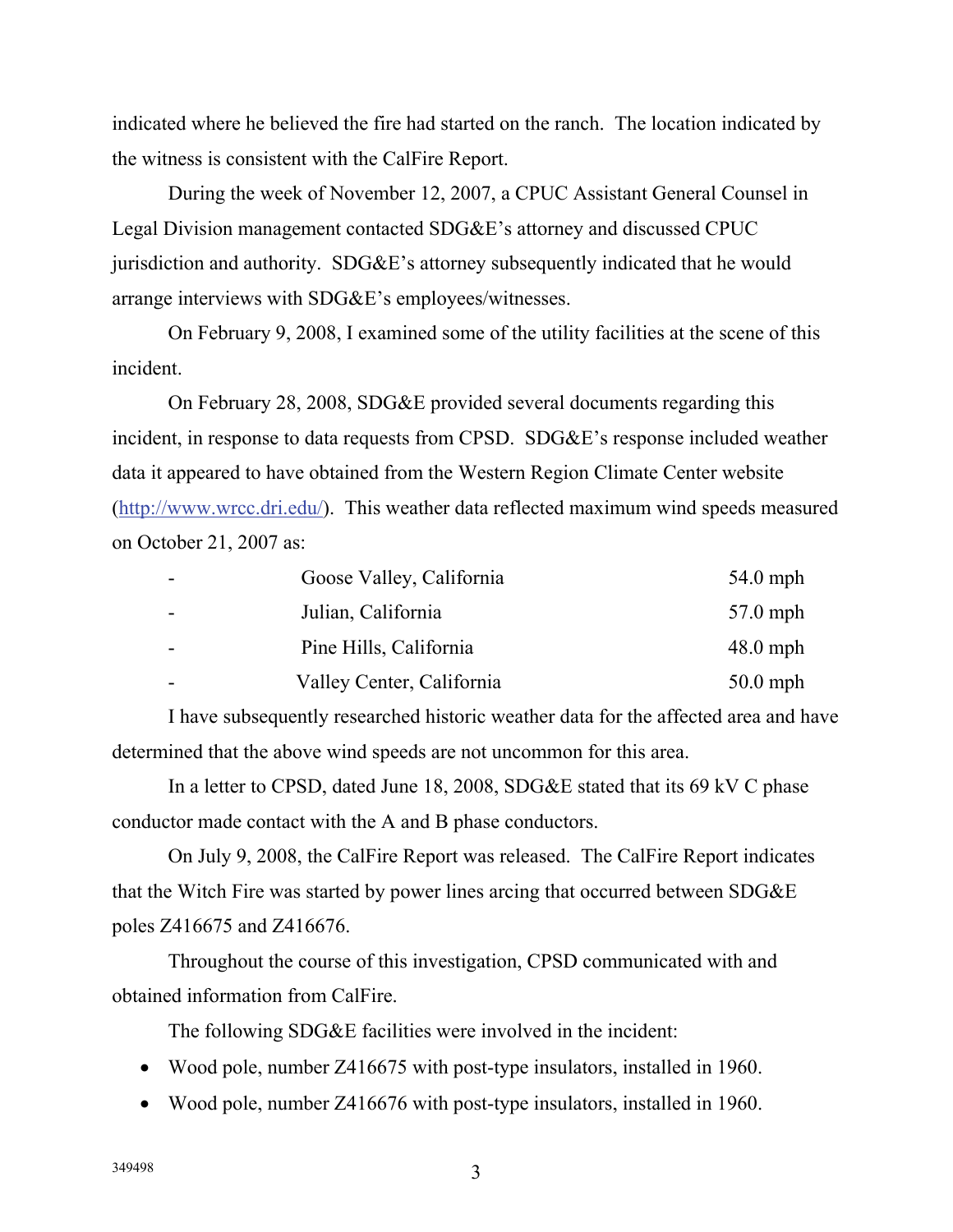• Three 69 kV overhead conductors, each 388 feet in length, consisting of 3/0 ACSR 6/1 (Pigeon).

#### **IV. FINDINGS**

Based upon the evidence made available to it, it is CPSD's opinion that, at the time of this incident, SDG&E's 69 kV overhead conductors supported on poles Z416675 and Z416676 contacted each other in violation of GO 95, Rule 38.

CPUC GO 95, Rule 31.1, Design, Construction and Maintenance, states:

*"Electrical supply and communication systems shall be designed, constructed, and maintained for their intended use, regard being given to the conditions under which they are to be operated, to enable the furnishing of safe, proper, and adequate service.* 

*For all particulars not specified in these rules, design, construction, and maintenance should be done in accordance with accepted good practice for the given local conditions known at the time by those responsible for the design, construction, or maintenance of [the] communication or supply lines and equipment.* 

*All work performed on public streets and highways shall be done in such a manner that the operations of other utilities and the convenience of the public will be interfered with as little as possible and no conditions unusually dangerous to workmen, pedestrians or others shall be established at any time."* 

GO 95, Rule 38, Minimum Clearances of Wires from Other Wires, states:

*"The minimum vertical, horizontal or radial clearances of wires from other wires shall not be less than the values given in Table 2 and are based on a temperature of 60° F. and no wind. …* 

*The clearances in Table 2 shall in no case be reduced more than 10 percent because of temperature and loading as specified in Rule 43 or because of a difference in size or design of the supporting pins, hardware or insulators. All clearances of less than 5 inches shall be applied between surfaces, and clearances of 5 inches or more shall be applied to the center lines of such items."* 

GO 95, Table 2, Case 17H, requires 24 inches of radial separation between

conductors of the same circuit on the same pole.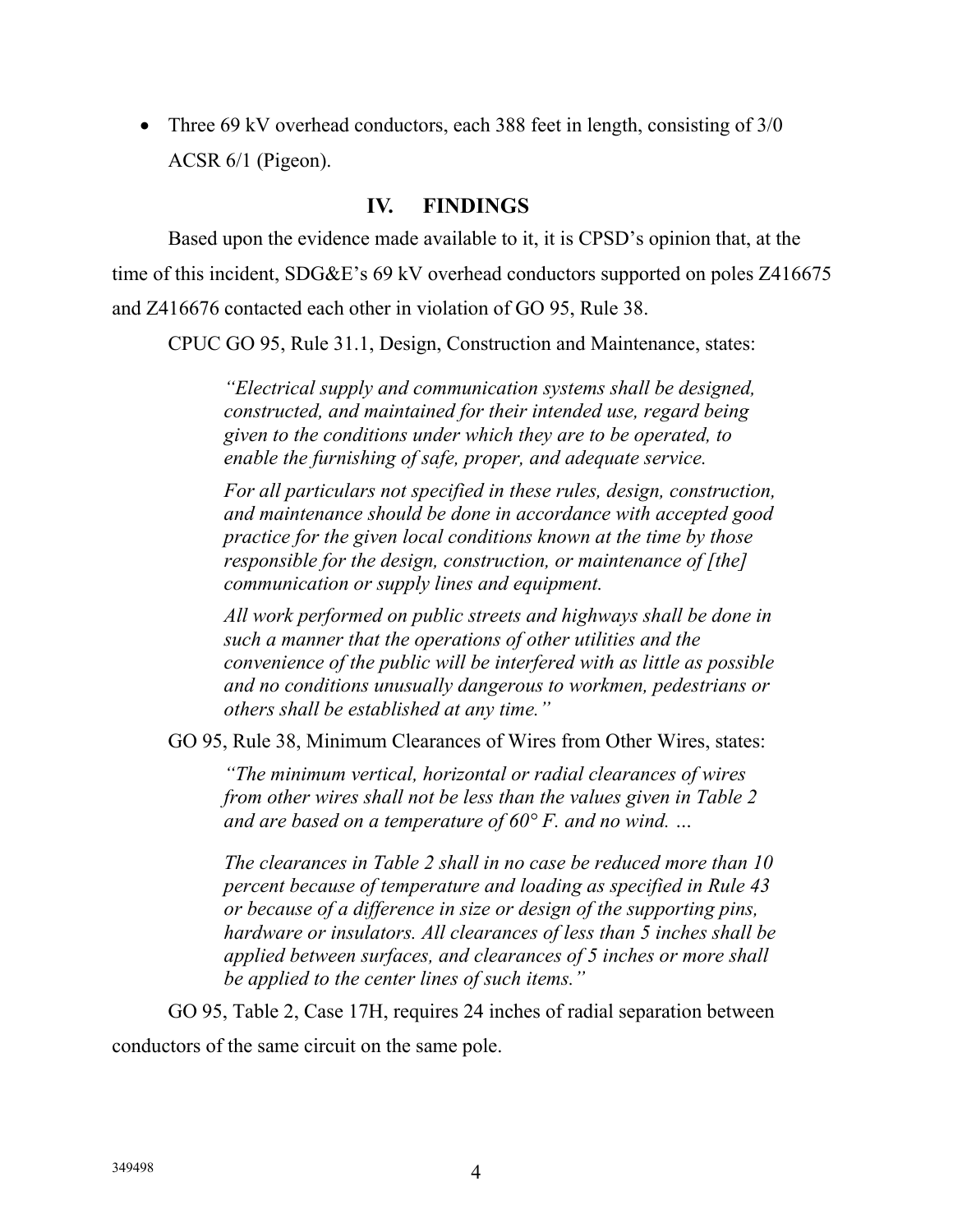The winds at the time of the incident were not uncommon for the area and should not have caused the clearance to be reduced by more than 2.4 inches.

Based upon the evidence before it, it is CPSD's opinion that SDG&E's 69kV overhead conductors did not have the minimum separation required by GO 95, Rule 38.

It is also CPSD's opinion that SDG&E violated GO 95, Rule 31.1 relative to ensuring that its facilities are designed, constructed, and maintained, in order to enable safe, proper and adequate service.

#### **V. CONCLUSION AND RECOMMENDATIONS**

As a result of this investigation, it is CPSD's opinion that SDG&E's 69 kV overhead conductors contacted each other on October 21, 2007 between SDG&E poles Z416675 and Z416676.

It is also CPSD's opinion that SDG&E failed to design, construct, and maintain the affected lines in accordance with GO 95, Rule 31.1 and that SDG&E failed to maintain the clearances between conductors required by GO 95, Rule 38.

CPSD recommends that the CPUC issue an Order Instituting Investigation (OII) into this matter to examine the extent to which SDG&E violated General Order 95, Rule 31.1 and Rule 38. The OII should also consider whether or not SDG&E should conduct a survey of its transmission and distribution lines to determine all the locations where conductor clearances are potentially in violation of Rule 38 and adopt remedial measures, where necessary, to ensure that conductors maintain the minimum required clearances.

CPSD also believes that SDG&E's unwillingness to provide immediate access to witnesses and evidence prevented CPSD from conducting a more timely investigation.

CPSD also recommends that the CPUC include as an issue in the OII the lack of cooperation of SDG&E and issue an order clarifying that utilities must cooperate fully with CPSD and provide immediate access to witnesses, sites, or any other evidence requested by the CPUC in the course of a CPSD investigation.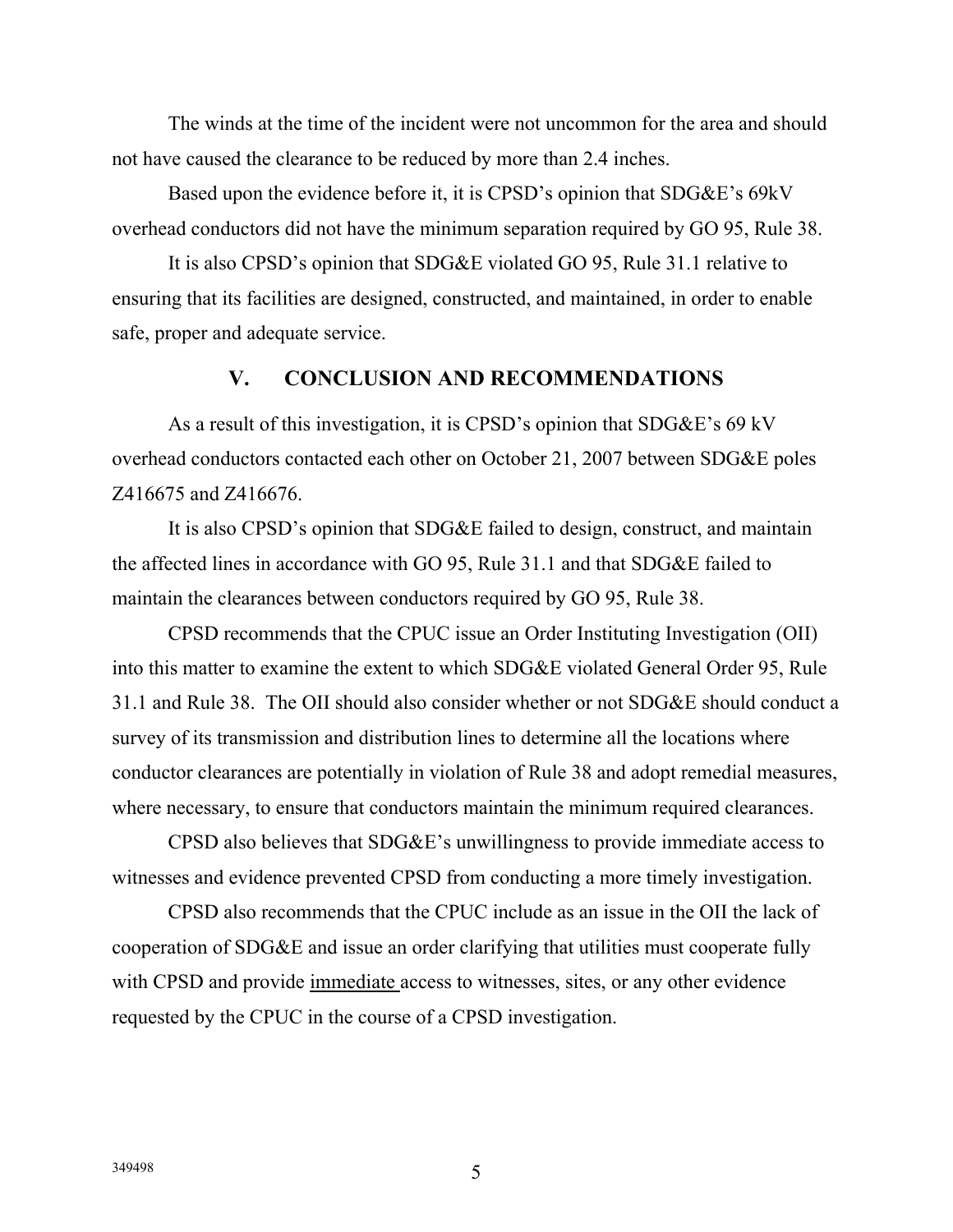# **California Public Utilities Commission Consumer Protection and Safety Division Utilities Safety and Reliability Branch**

**Investigation of the Rice Fire Fallbrook, California October 2007** 

**Prepared by Mahmoud (Steve) Intably, Utilities Engineer September 2, 2008**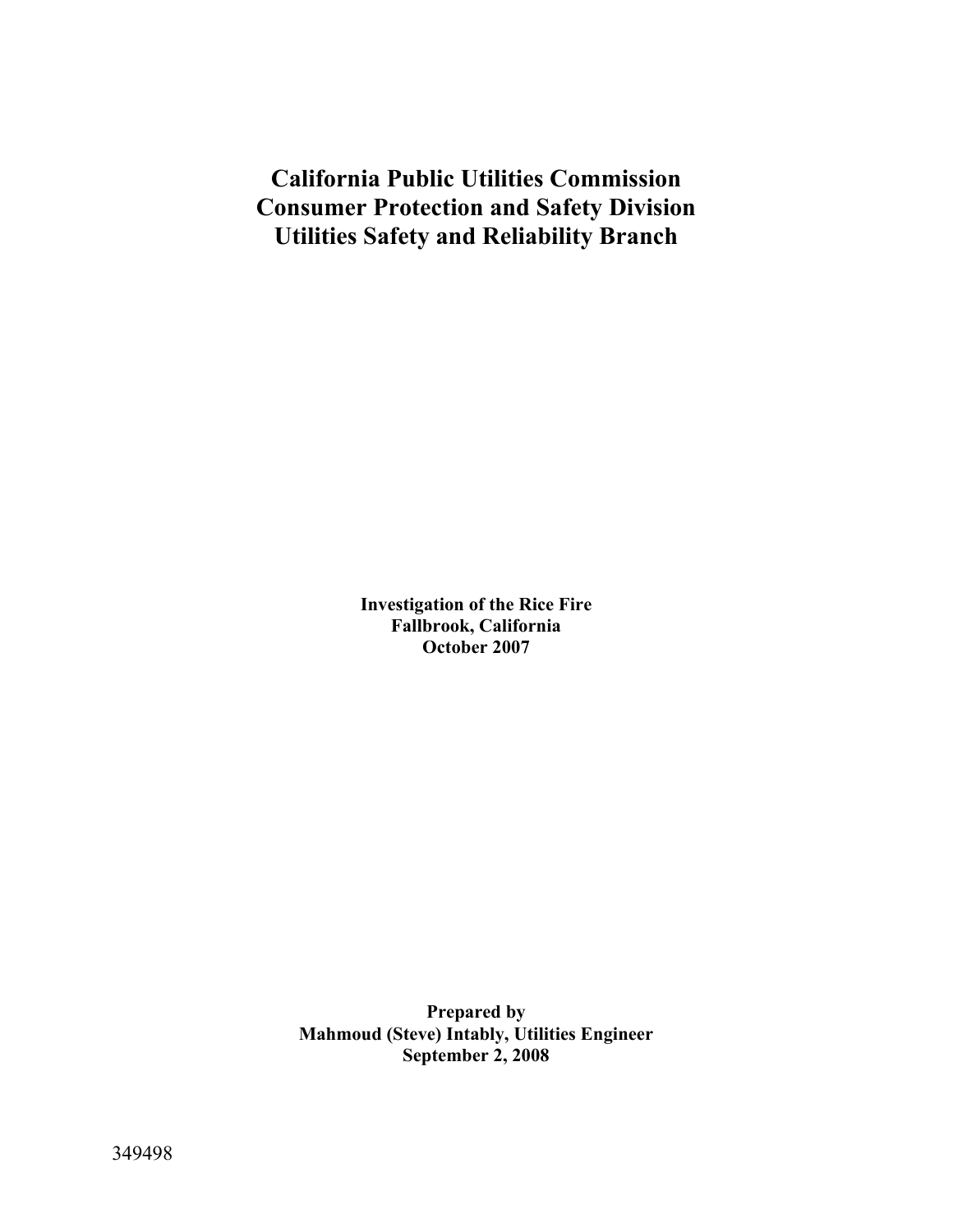# **Table of Contents**

Page

| $\mathbf{I}$ . |  |
|----------------|--|
| $\prod$ .      |  |
|                |  |
|                |  |
| $V_{\cdot}$    |  |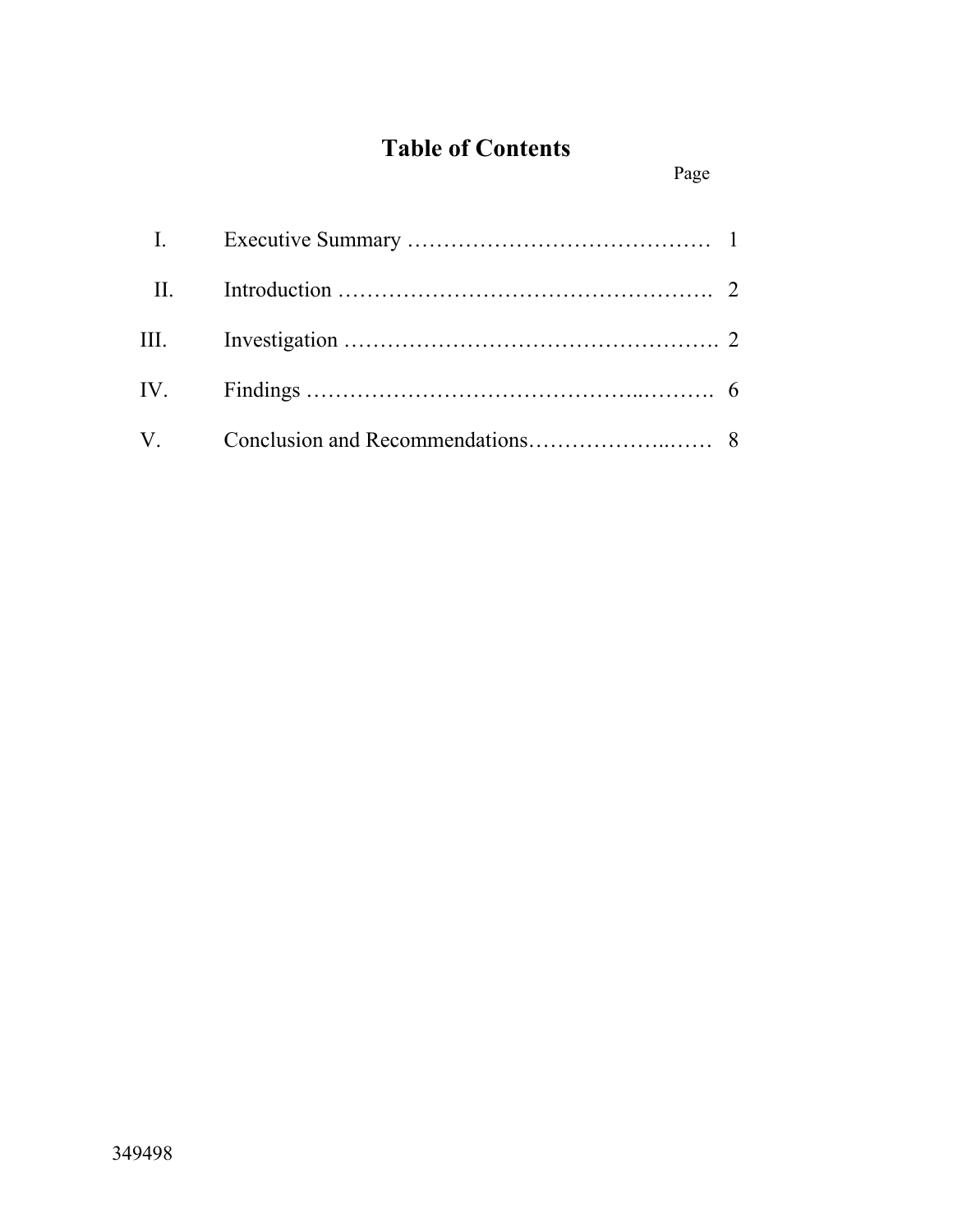#### **I. EXECUTIVE SUMMARY**

On October 22, 2007, a sycamore tree limb broke and fell on San Diego Gas and Electric's (SDG&E) 12 kV overhead conductors between SDG&E poles 213072 and 112340, causing the conductors to break and fall to the ground. The July 9, 2008 California Department of Forestry and Fire Protection's (CalFire) report on the fires (CalFire Report) determined that the Rice Fire was started by downed power lines located between SDG&E poles 213072 and 112340.

The Consumer Protection and Safety Division (CPSD) of the California Public Utilities Commission (CPUC) investigated this incident. CPSD found that SDG&E's tree trimming contractor (Davey Tree) had inspected the tree which caused the fire, and had determined that the tree be should be trimmed within three months from the time of the inspection. SDG&E failed to trim the tree within the three-month timeframe, and it is CPSD's opinion that SDG&E was in violation of CPUC General Order (GO) 95, Rule 31.1 at the time of the incident. GO 95, Rule 31.1 requires a utility's facilities to be designed, constructed, and maintained, in order to enable safe, proper and adequate service.

CPSD also believes that SDG&E's unwillingness to provide immediate access to witnesses and evidence prevented CPSD from conducting a more timely investigation.

CPSD recommends that the CPUC issue an Order Instituting Investigation (OII) into this matter to examine the extent to which SDG&E violated GO 95, Rule 31.1 with respect to its tree trimming practices. CPSD also recommends that the CPUC include as an issue in the OII the lack of cooperation of SDG&E and issue an order clarifying that utilities must cooperate fully with CPSD and provide immediate access to witnesses, sites, or any other evidence requested by the CPUC in the course of a CPSD investigation.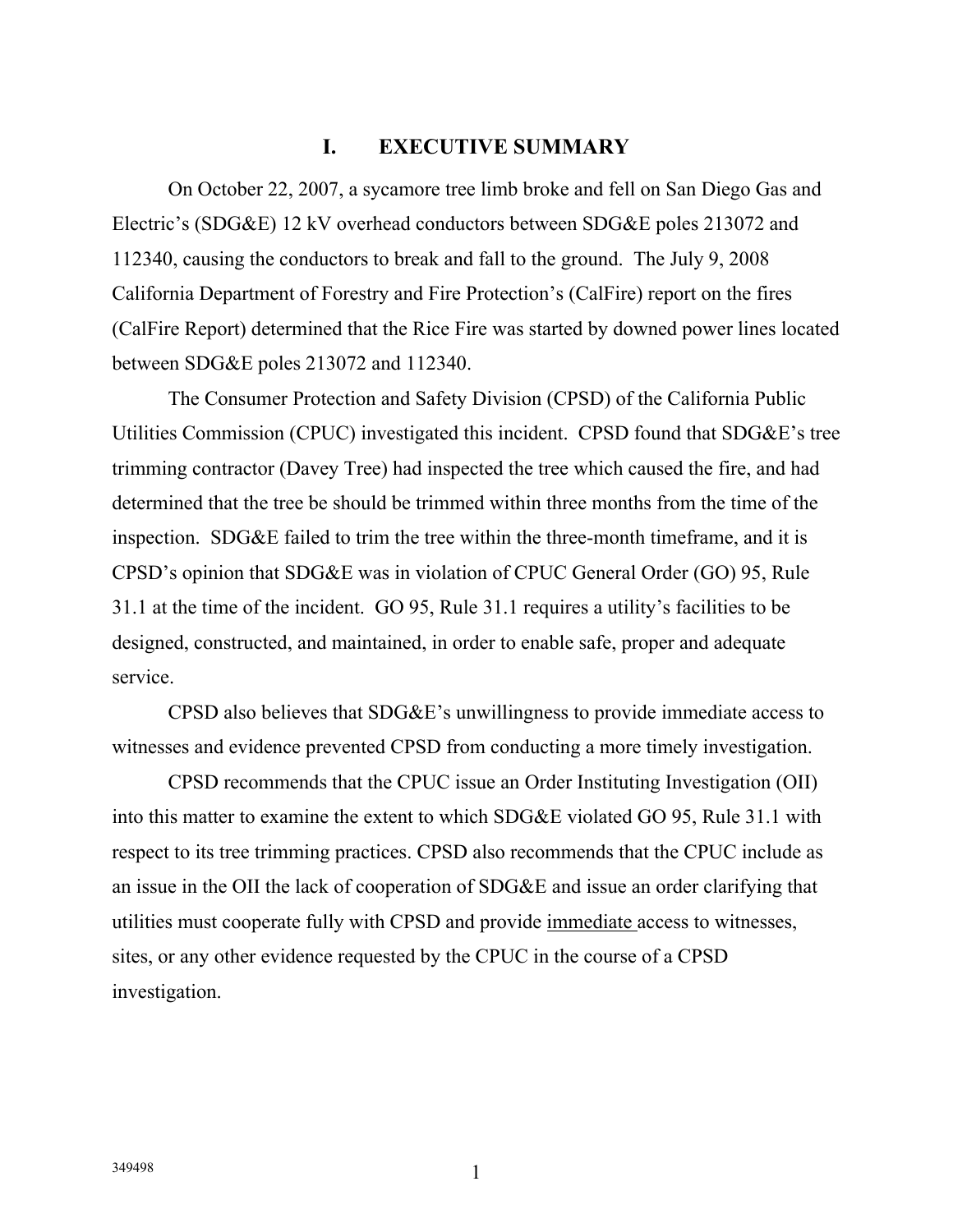#### **II. INTRODUCTION**

On October 22, 2007, at approximately 4:00 a.m., the Rice Fire started in Fallbrook. SDG&E records show that faults on its lines caused an interruption of power to customers in the Fallbrook area at around the same time. The CalFire Report states that the Rice Fire started when a limb from a Sycamore tree broke and fell through a 12 kV overhead conductor located between SDG&E poles 213072 and 112340.

The CalFire Report states that the Rice Fire burned approximately 9,472 acres, destroyed approximately 206 homes, 2 commercial properties, and 40 outbuildings.

#### **III. REPORT OF INVESTIGATION CONDUCTED BY MAHMOUD (STEVE) INTABLY**

In late October of 2007, CPSD staff learned that there were multiple fires that occurred within SDG&E's service territory. One of the fires was the Rice Fire that started on October 22, 2007, in Fallbrook. Initially, it was not known which fires were caused by electrical facilities.

On November 6, 2007, I contacted an official of SDG&E and requested that he arrange an inspection at the site of the Rice Fire, and interviews of the SDG&E personnel who witnessed the fire. The SDG&E official informed me that that a representative of SDG&E would meet with me at the site of the fire and show me the SDG&E facilities that were involved. The SDG&E official also informed me that I would not be allowed to interview SDG&E personnel because SDG&E had not yet completed its investigation. He instructed me to contact SDG&E's attorneys in order to determine when CPSD staff would be allowed to interview SDG&E personnel.

On November 7, 2007, SDG&E sent an email to CPSD to report that the Rice Fire started on October 22, 2007, in Fallbrook. The e-mail notification did not include specific details about the cause of the fire.

On November 9, 2007, I met with an SDG&E representative at the site of the Rice Fire's suspected origin and took photographs of utility facilities and damaged property at the site. The SDG&E representative refused to answer specific questions about the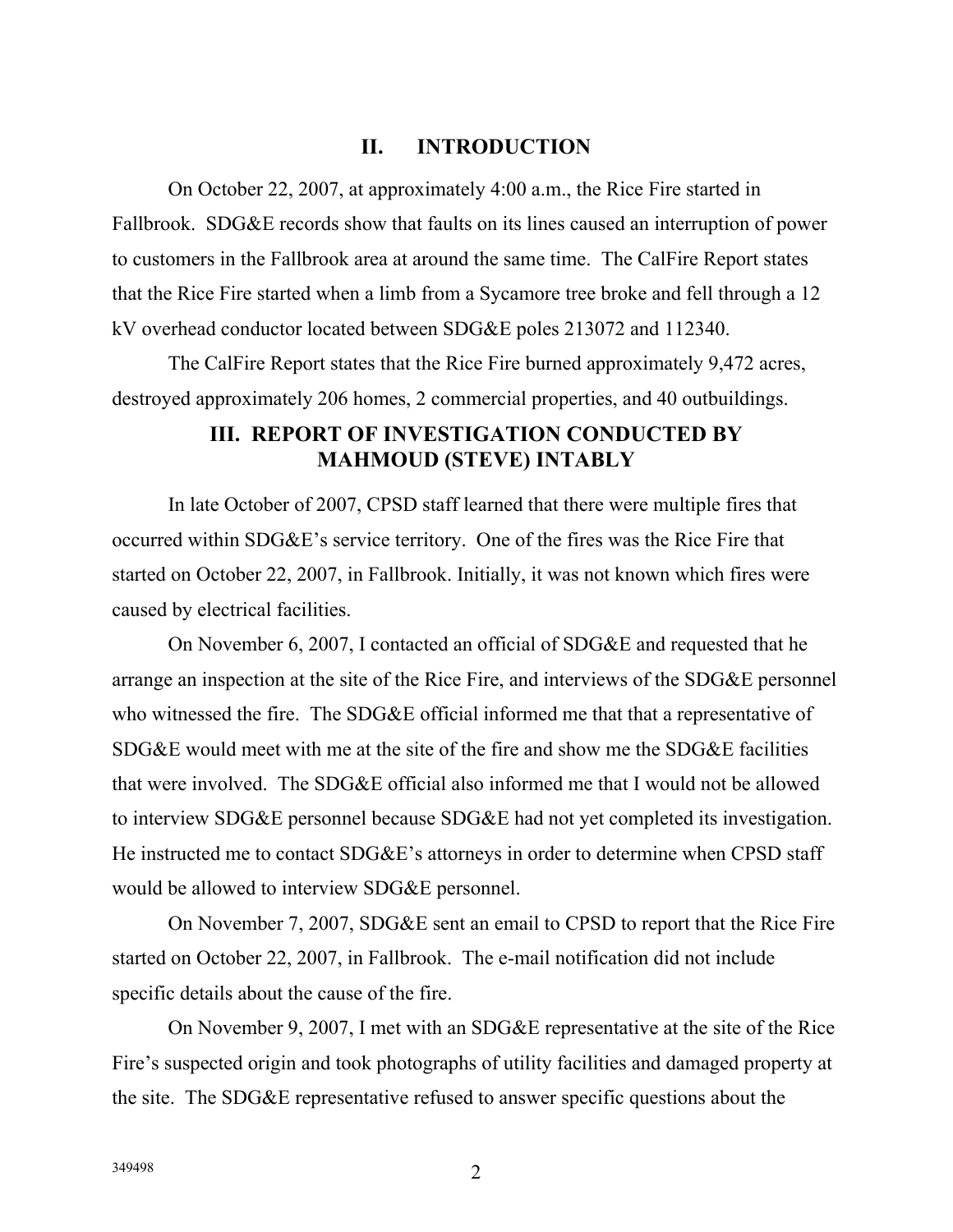fire/incident and informed me that he was only available to show me the site of the fire/incident.

During the week of November 12, 2007, an Assistant General Counsel in CPUC Legal Division management contacted SDG&E's attorney and discussed CPUC jurisdiction and authority. SDG&E's attorney subsequently indicated that he would arrange interviews with SDG&E's employees/witnesses.

In early January 2008, a CalFire investigator informed me that a limb from a sycamore tree broke and fell onto SDG&E's 12 kV overhead conductors starting the fire. SDG&E's attorney agreed that a limb from a sycamore tree fell on the 12 kV line.

On January 25, 2008, SDG&E stated that the broken limb/branch of the sycamore tree had internal rot. SDG&E also provided records to CPSD which indicated that the sycamore tree in question was inspected on July 18, 2007. The records also showed that, at the time of the inspection, the clearance between the sycamore tree and SDG&E's 12 kV overhead conductors ranged from 6 to 7.9 feet, that the tree was estimated to be 80 feet tall, and that the tree was considered a fast grower, with growth rate of 4 to 6 feet per year.

On February 8, 2008, I visited the site of the Rice Fire and found that the sycamore tree was trimmed away from the 12 kV overhead conductors and its height was reduced.

On February 28, 2008, SDG&E responded to a CPSD data request and provided several documents regarding this incident. SDG&E's response included weather data it apparently obtained from the Western Region Climate Center website (http://www.wrcc.dri.edu/). This weather data reflected that the maximum wind speeds measured on October 21, 2007 were:

| - - | Ammo Dump, California     | $36.0$ mph |
|-----|---------------------------|------------|
| --  | Valley Center, California | $50.0$ mph |

This weather data also reflected that the maximum wind speeds measured for October 22, 2007 were: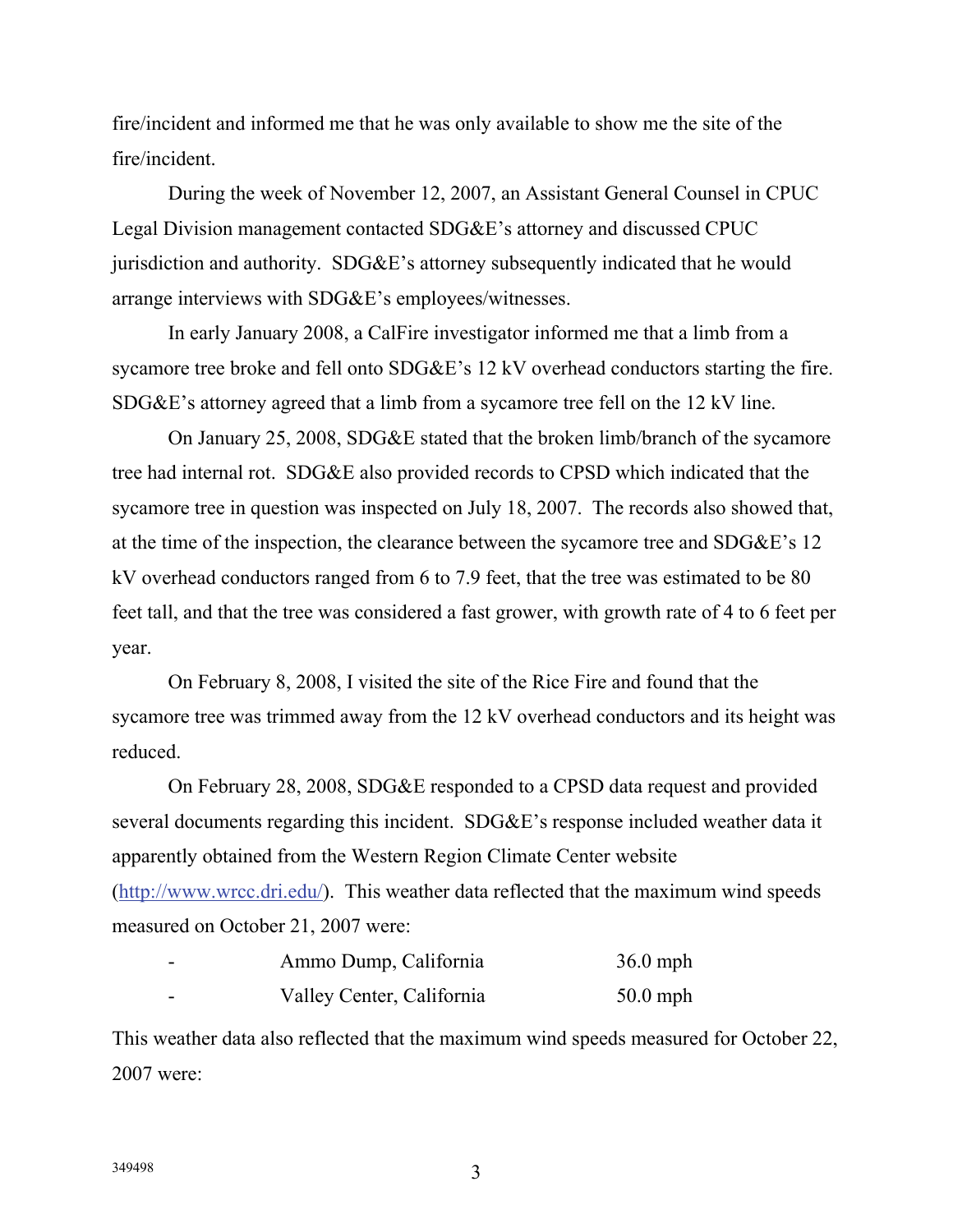| $\overline{\phantom{0}}$ | Ammo Dump, California     | $49.0$ mph |
|--------------------------|---------------------------|------------|
| $\overline{\phantom{0}}$ | Valley Center, California | $52.0$ mph |

This weather data also reflected that the maximum wind speeds measured for October 23, 2007:

| Ammo Dump, California     | $37.0$ mph |
|---------------------------|------------|
| Valley Center, California | $50.0$ mph |

I have subsequently researched historic weather data for the affected area and have determined that the above wind speeds are not uncommon for this area.

Beginning in March of 2008, CPSD conducted examinations under oath and interviews of certain SDG&E and Davey Tree witnesses. These witnesses described what they saw and did regarding such topics as: inspecting the sycamore tree, cutting the sycamore tree on October 22, 2008, and the interaction between SDG&E and Davey Tree.

On March 25, 2008, a CPUC Staff Counsel examined a Davey Tree Pre-trim Inspector under oath. During the examination, the Pre-trim Inspector confirmed that he was the individual who inspected the subject sycamore tree on July 18, 2007. The Pretrim Inspector indicated that the sycamore tree may have had a direct overhang relative to an electric line. He also stated that the sycamore tree "had fairly vigorous growth" towards the lines. The Pre-trim Inspector confirmed records indicating that on July 18, 2007, he stated that the sycamore tree should be trimmed within three months. When asked the basis of this recommendation, he stated: "it had strong growth towards the lines, and I felt it would encroach in the 4 foot distance from the primary line in the facilities within three months."

On April 18, 2008, a CPUC Staff Counsel examined an SDG&E Vegetation Management Program Manager under oath. The SDG&E Vegetation Management Program Manager stated that on October 22, 2007, during the morning hours, he received a call from SDG&E's Fire Coordinator regarding a fire in the Fallbrook area. The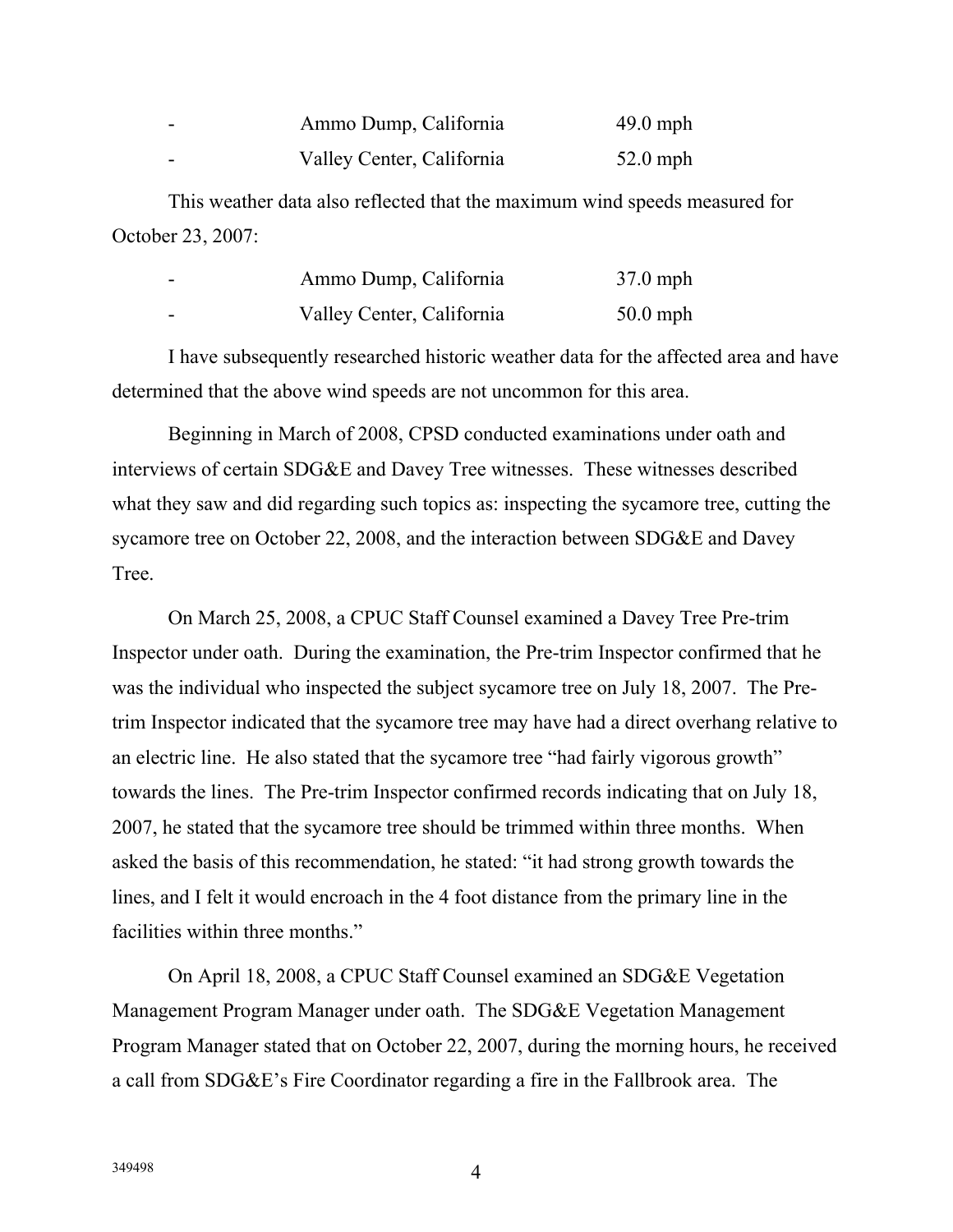Vegetation Management Program Manager stated that he arrived at the scene around 9 or 9:30 am. The Vegetation Management Program Manager indicated that he found three downed wires. He indicated that one of the wires was lying on the ground and the other two were in adjacent trees. In addition, the Vegetation Management Program Manager observed that a tree limb from the sycamore tree had broken. The Vegetation Management Program Manager stated that he contacted Davey Tree and requested a crew to respond to this incident. The Vegetation Management Program Manager further stated that he visited the site on October 23, 2007 and found that the sycamore tree was reduced to two-thirds of its height.

On April 18, 2008, a CPUC Staff Counsel examined an SDG&E Utility Forester under oath. The Utility Forester indicated that on October 22, 2007, he received a call from the Vegetation Management Program Manager, who asked him to supervise Davey Tree's crew that was working on the Sycamore tree in question. The Utility Forester indicated that, upon his arrival at the scene, he requested that the tree trimming crew trim the tree to a level below the assumed height of the wire.

On May 28, 2008, a CPUC Staff Counsel examined a Davey Tree Foreman under oath. When asked why major portions of the sycamore tree, other than the broken out branch were trimmed, the Davey Tree Foreman indicated that he was following directions. During the course of the investigation, CPSD discovered that the sycamore limb that fell onto the power lines had internal rot. Currently available evidence does not establish whether SDG&E knew about the internal rot.

On July 9, 2008, the CalFire Report was released. The CalFire Report indicated that the Rice Fire was started by downed power lines. The CalFire Report indicated the following wind speeds at the time of the fire:

- Palomar 18 mph, gust to 24 mph.
	- Valley Center 24 mph, gust to 47 mph.

Throughout the course of this investigation, CPSD communicated with and obtained information from CalFire.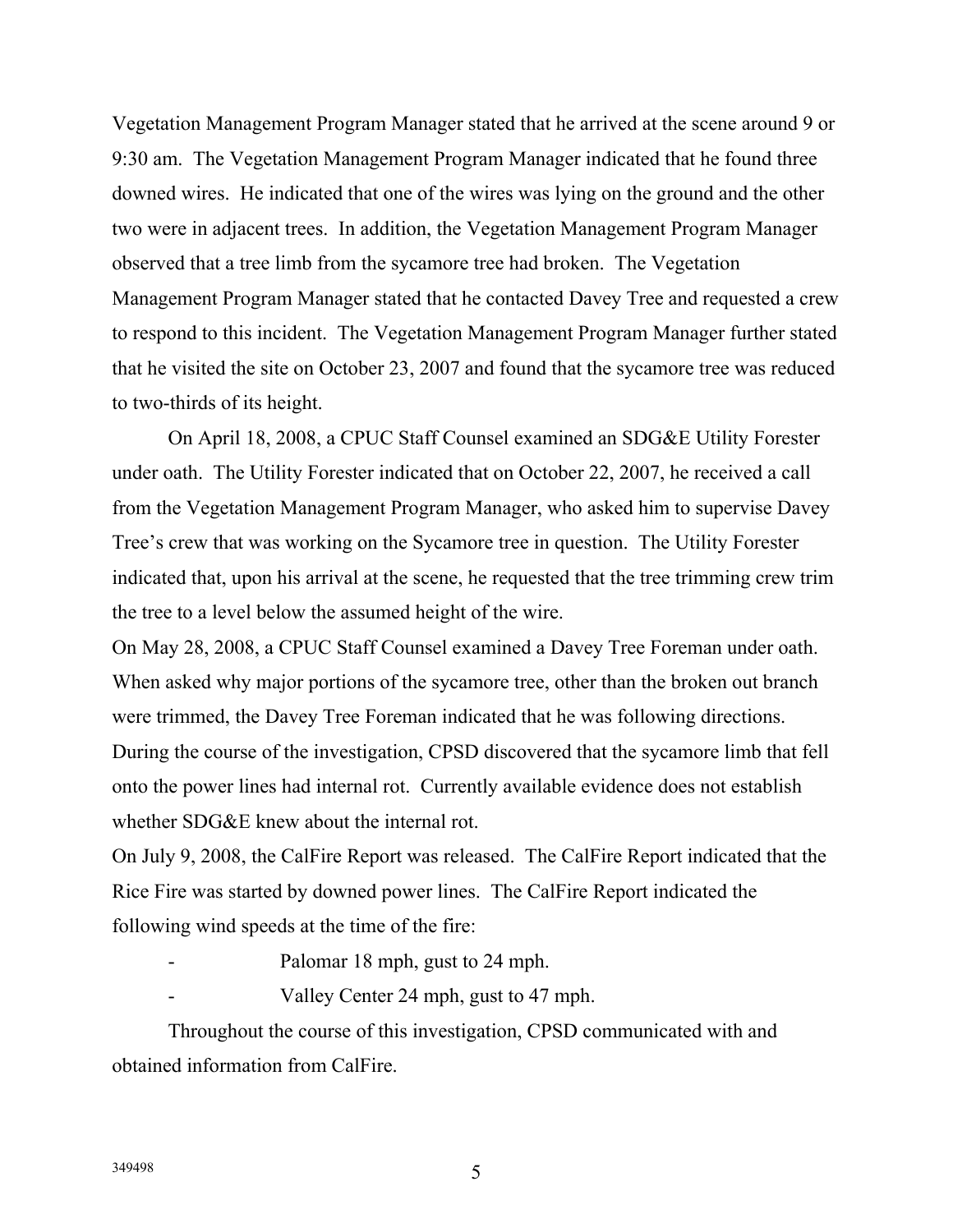The following SDG&E facilities were involved in the incident:

- Wood pole, number P112340, installed in 1940.
- Wood pole, number P213072, installed in 1949.
- Three 12 kV overhead conductors, each approximately 353 feet in length, consisting of #4 Bare Strand Copper.

## **IV. FINDINGS**

CPUC GO 95, Rule 31.1, Design, Construction and Maintenance, states:

*"Electrical supply and communication systems shall be designed, constructed, and maintained for their intended use, regard being given to the conditions under which they are to be operated, to enable the furnishing of safe, proper, and adequate service.* 

*For all particulars not specified in these rules, design, construction, and maintenance should be done in accordance with accepted good practice for the given local conditions known at the time by those responsible for the design, construction, or maintenance of [the] communication or supply lines and equipment.* 

*All work performed on public streets and highways shall be done in such a manner that the operations of other utilities and the convenience of the public will be interfered with as little as possible and no conditions unusually dangerous to workmen, pedestrians or others shall be established at any time."* 

#### CPUC GO 95, Rule 35, Tree Trimming, states:

*"Where overhead wires pass through trees, safety and reliability of service demand that tree trimming be done in order that the wires may clear branches and foliage by a reasonable distance. The minimum clearances established in Table 1, Case 13, measured between line conductors and vegetation under normal conditions, shall be maintained. (Also see Appendix E for tree trimming guidelines.)* 

*When a utility has actual knowledge, obtained either through normal operating practices or notification to the utility, dead, rotten and*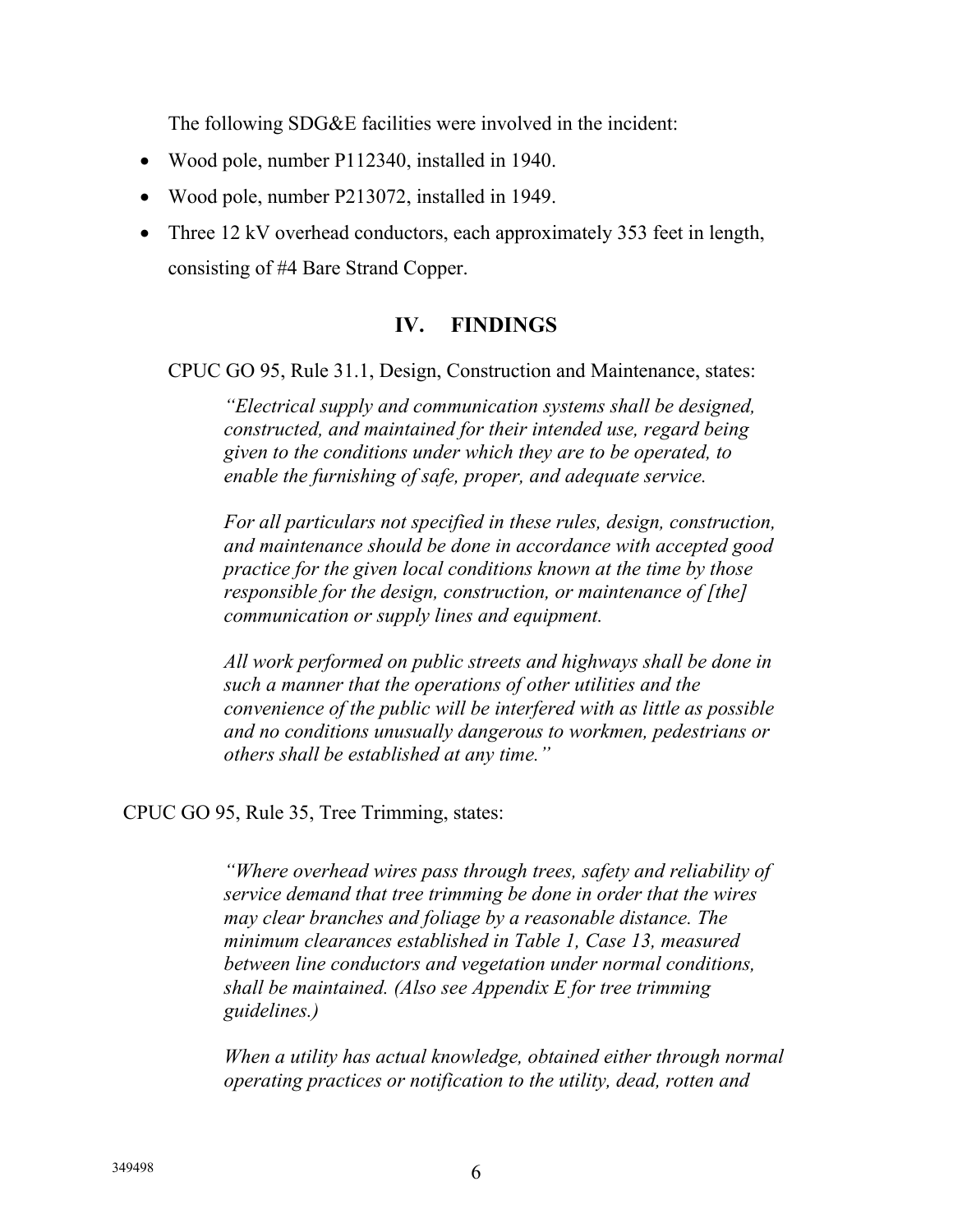*diseased trees or portions thereof, that overhang or lean toward and may fall into a span, should be removed."* 

Based upon the evidence made available to it, it is CPSD's opinion that a sycamore tree limb broke and fell onto SDG&E's 12 kV overhead conductors located between SDG&E poles 213072 and 112340 and caused the conductors to fall down and start the Rice Fire.

SDG&E asserts that the sycamore tree in question was due to be trimmed by November 1, 2007 because they measure the start date of the 3 months from the date that they formally notified Davey to undertake the trimming of the tree. CPSD disagrees and believes that the sycamore tree, from which the broken limb fell, should have been trimmed before October 22, 2007. CPSD believes that SDG&E's failure to trim the sycamore tree in question, within three months of the inspection, was an unsafe maintenance decision which amounts to a violation of General Order 95, Rule 31.1. While it is also true that the sycamore limb that fell onto the power lines had internal rot, CPSD in currently unable to determine whether SDG&E complied with the provisions in Rule 35 applicable to rotten and diseased trees.

Further, currently available evidence does not establish the clearance between the sycamore tree and SDG&E's conductors, immediately prior to the incident. When the tree was cut, after the incident occurred, it was cut to a height significantly lower than its original height. SDG&E claims that this was done for safety reasons. It is inconclusive as to whether SDG&E complied with the provisions in Rule 35 applicable to clearances.

CPSD also believes that SDG&E's inadequate reporting and its unwillingness to provide immediate access to witnesses and evidence prevented CPSD from conducting a more timely investigation.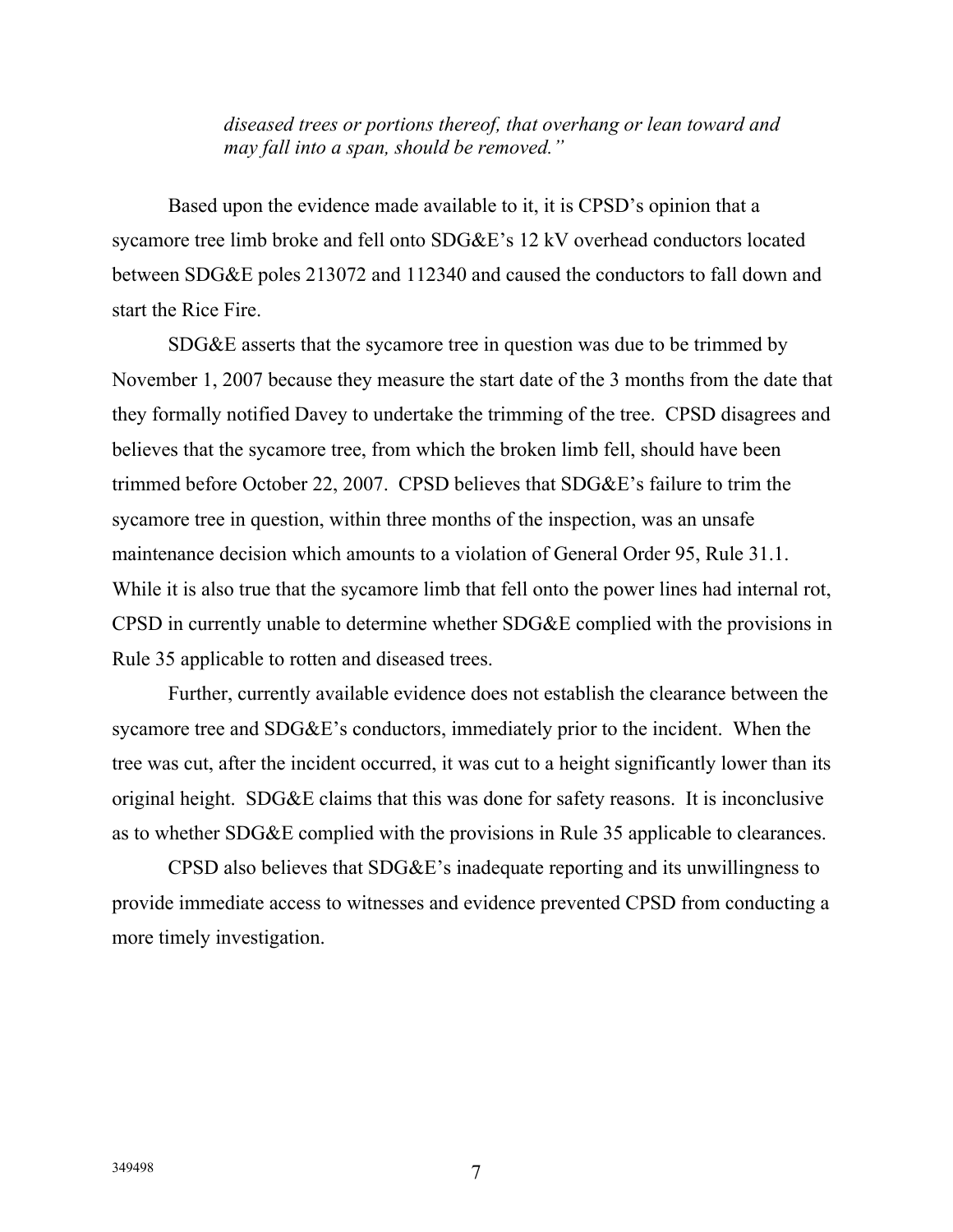#### **V. CONCLUSION AND RECOMMENDATIONS**

Based upon the evidence made available to it, it is CPSD's opinion that a sycamore tree limb broke and fell onto SDG&E's 12 kV overhead conductors located between SDG&E poles 213072 and 112340 and caused the conductors to fall down and start the Rice Fire.

It is also CPSD's opinion that SDG&E violated GO 95, Rule 31.1. CPSD was unable to reach an opinion as to whether SDG&E had violated GO 95, Rule 35.

CPSD also believes that SDG&E's unwillingness to provide immediate access to witnesses and evidence prevented CPSD from conducting a more timely investigation.

CPSD recommends that the CPUC issue an Order Instituting Investigation (OII) into this matter to examine the extent to which SDG&E violated GO 95, Rule 31.1 with respect to its tree trimming practices. Included in this OII, the Commission should determine whether or not SDG&E should be directed to immediately review and streamline its vegetation management procedures.

CPSD also recommends that the CPUC include as an issue in the OII the lack of cooperation of SDG&E and issue an order clarifying that utilities must cooperate fully with CPSD and provide immediate access to witnesses, sites, or any other evidence requested by the CPUC in the course of a CPSD investigation.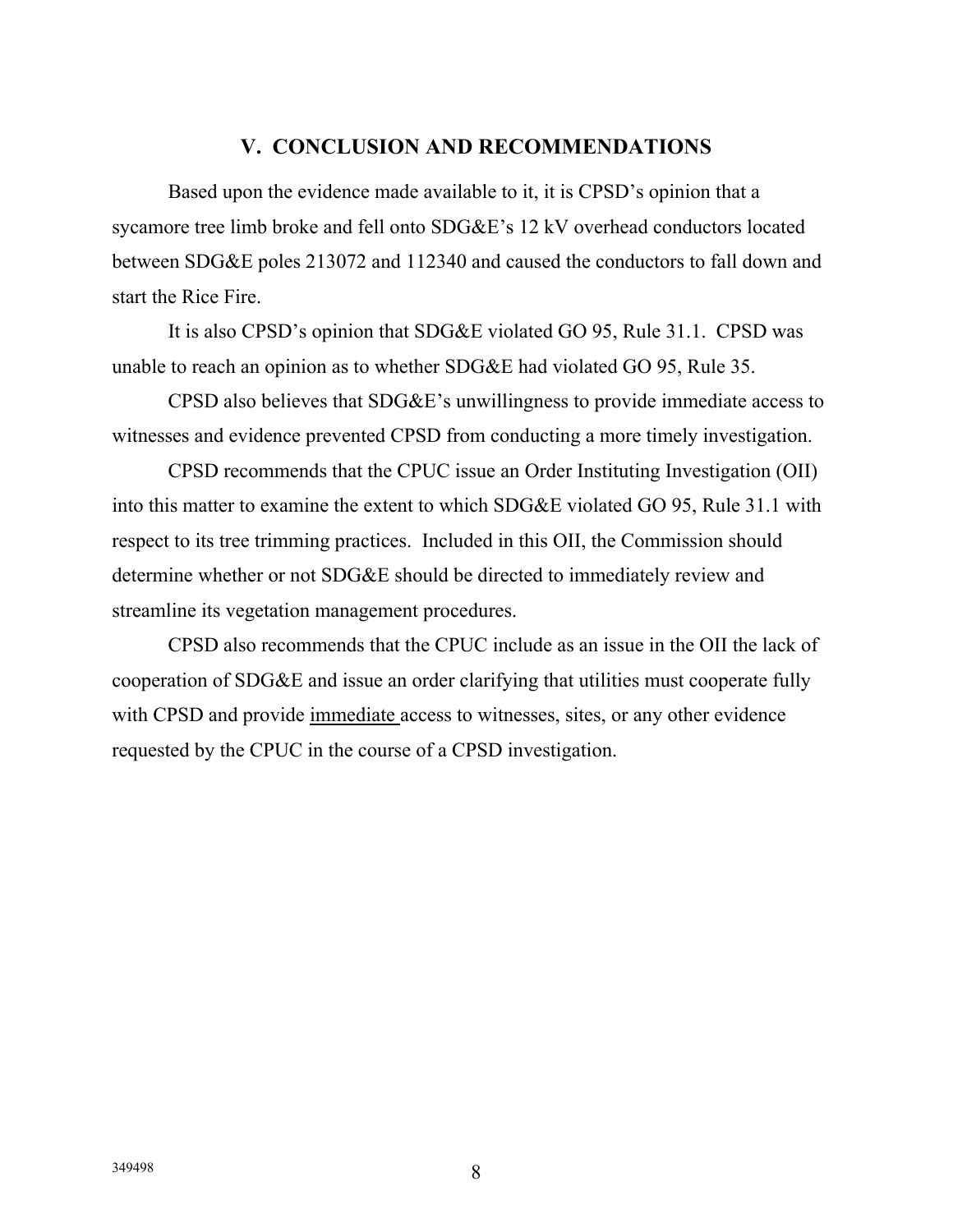## **CERTIFICATE OF SERVICE**

I hereby certify that I have this day served a copy of [title of document] in [proceeding number] by using the following service:

[ X ] **E-Mail Service:** sending the entire document as an attachment to all known parties of record who provided electronic mail addresses.

[ ] **U.S. Mail Service:** mailing by first-class mail with postage prepaid to all known parties of record who did not provide electronic mail addresses.

Executed on September 2, 2008, at San Francisco, California.

/s/ JOANNE LARK JOANNE LARK

# **NOTICE**

Parties should notify the Process Office, Public Utilities Commission, 505 Van Ness Avenue, Room 2000, San Francisco, CA 94102, of any change of address and/or e-mail address to insure that they continue to receive documents. You must indicate the proceeding number on the service list on which your name appears.

\* \* \* \* \* \* \* \* \* \* \* \* \* \* \* \* \* \* \* \* \* \* \* \* \* \* \* \* \* \* \* \* \* \* \*